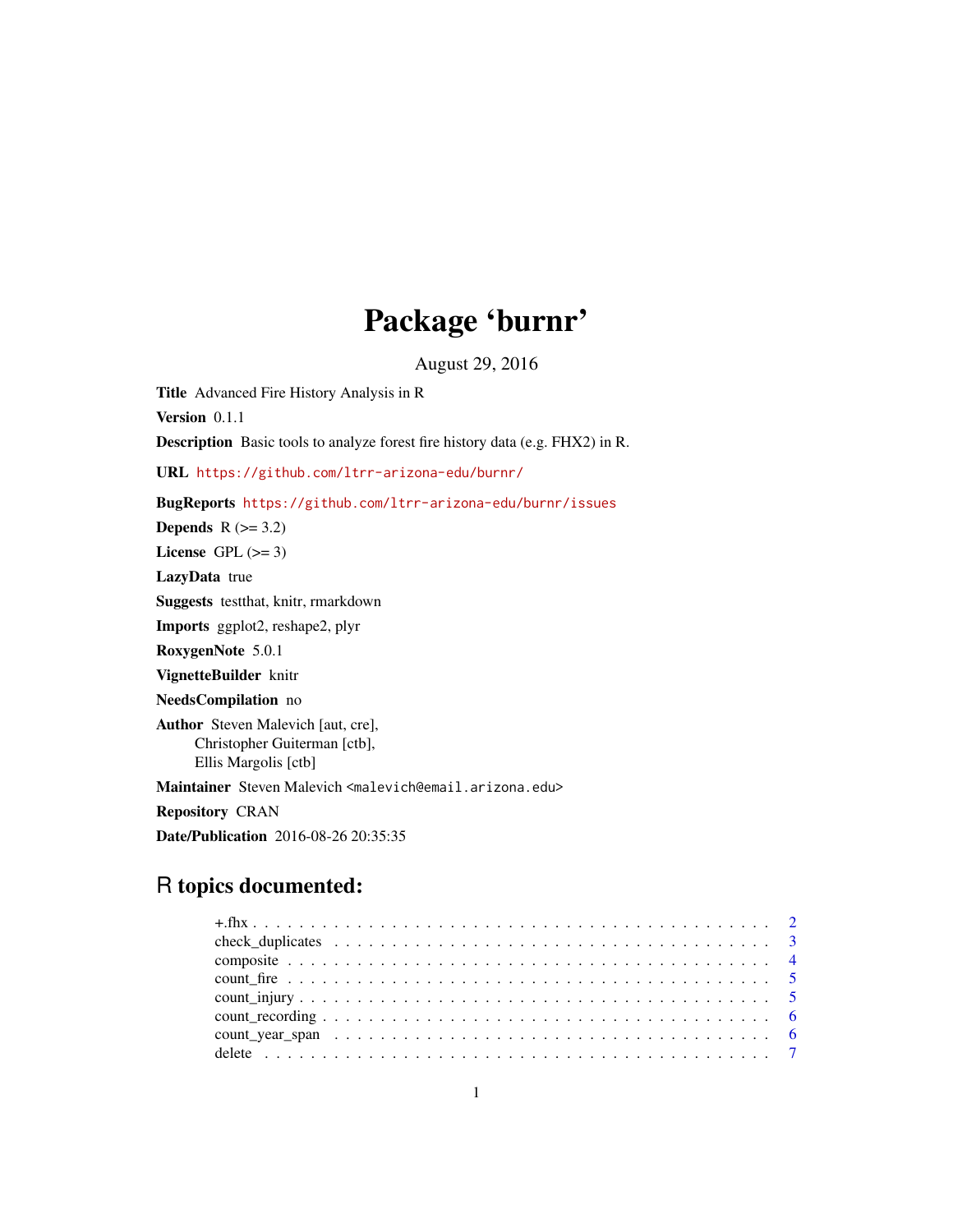<span id="page-1-0"></span>

|                                                                                                       | $\overline{7}$ |
|-------------------------------------------------------------------------------------------------------|----------------|
|                                                                                                       | 8              |
| first vear                                                                                            | 9              |
|                                                                                                       | 9              |
|                                                                                                       | 10             |
|                                                                                                       | 10             |
|                                                                                                       | 11             |
|                                                                                                       | 11             |
| is fhx                                                                                                | 12             |
|                                                                                                       | 12             |
|                                                                                                       | 13             |
|                                                                                                       | 13             |
|                                                                                                       | 14             |
|                                                                                                       | 14             |
|                                                                                                       | 15             |
|                                                                                                       | 15             |
|                                                                                                       | 16             |
| $plot\_demograph \ldots \ldots \ldots \ldots \ldots \ldots \ldots \ldots \ldots \ldots \ldots \ldots$ | 17             |
|                                                                                                       | 19             |
|                                                                                                       | 19             |
|                                                                                                       | 21             |
|                                                                                                       |                |
|                                                                                                       | 22             |
|                                                                                                       | 23             |
| sort fhx                                                                                              | 23             |
| write fhx                                                                                             | 24             |
|                                                                                                       | 25             |
|                                                                                                       |                |
|                                                                                                       | 26             |

# **Index**

 $+$ . fhx

Concatenate or combine two fhx objects.

# Description

Concatenate or combine two fhx objects.

# **Usage**

## S3 method for class 'fhx'  $a + b$ 

# **Arguments**

| a | An thx object.               |
|---|------------------------------|
| b | The fhx object to be append. |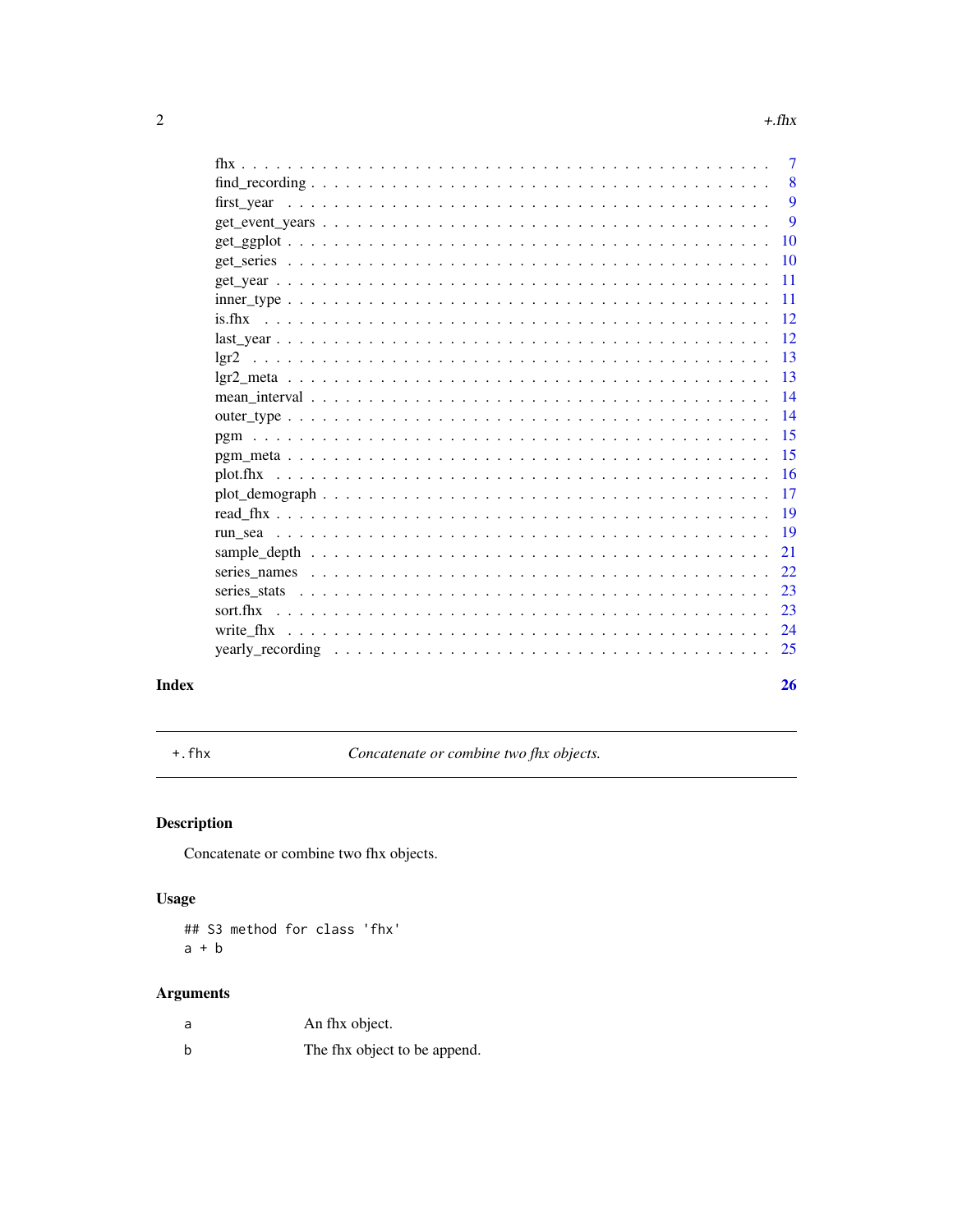<span id="page-2-0"></span>check\_duplicates 3

# Value

An fhx object with the series from a and b.

# Examples

data(lgr2) data(pgm) plot(lgr2 + pgm)

check\_duplicates *Check for duplicate observations in an fhx object.*

### Description

Check for duplicate observations in an fhx object.

### Usage

```
check_duplicates(x)
```
# Arguments

x An fhx object.

### Value

A x or stop() is thrown.

```
data(lgr2)
data(pgm)
burnr:::check_duplicates(lgr2 + pgm)
```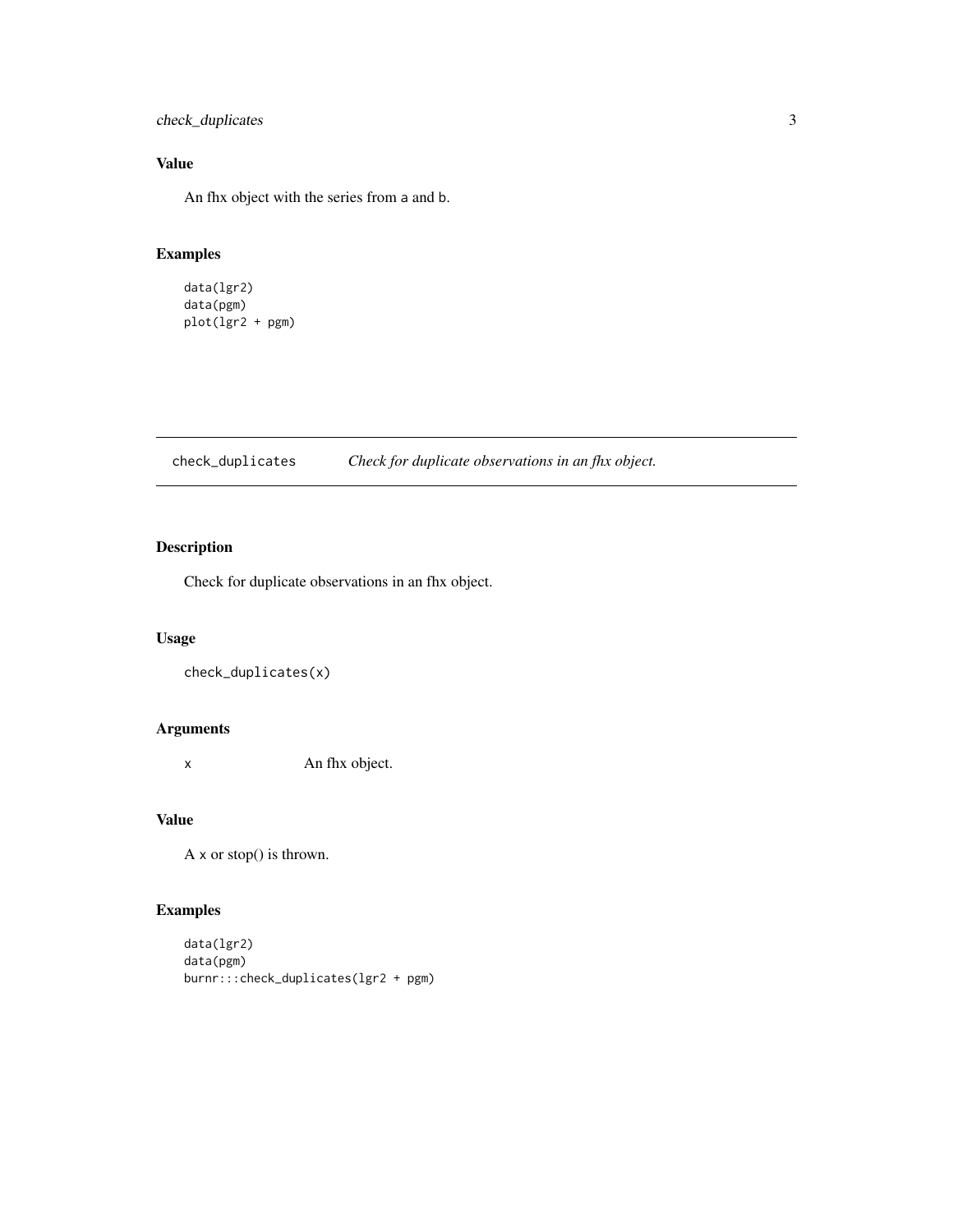<span id="page-3-0"></span>

Composite fire events in fhx object returning composited object with prominent fires.

### Usage

```
composite(x, filter_prop = 0.25, filter_min = 2, injury_event = FALSE,
 comp_name = "COMP")
```
### Arguments

| $\mathsf{x}$ | An fhx instance.                                                                                               |
|--------------|----------------------------------------------------------------------------------------------------------------|
| filter_prop  | The proportion of fire events to recording series needed in order to be consid-<br>ered. Default is 0.25.      |
| filter_min   | The minimum number of recording series needed to be considered a fire event.<br>Default is 2 recording series. |
| injury_event | Boolean indicating whether injuries should be considered events. Default is<br>FALSE.                          |
| comp_name    | Character vector of the series name for the returned fhx object composite series.<br>Default is 'COMP'.        |

# Value

An fhx object representing the composited series.

```
data(lgr2)
composite(lgr2)
```

```
# Use with composite to get composite years:
comp <- composite(pgm, comp_name = 'pgm')
event_yrs <- get_event_years(comp)[['pgm']]
print(event_yrs)
```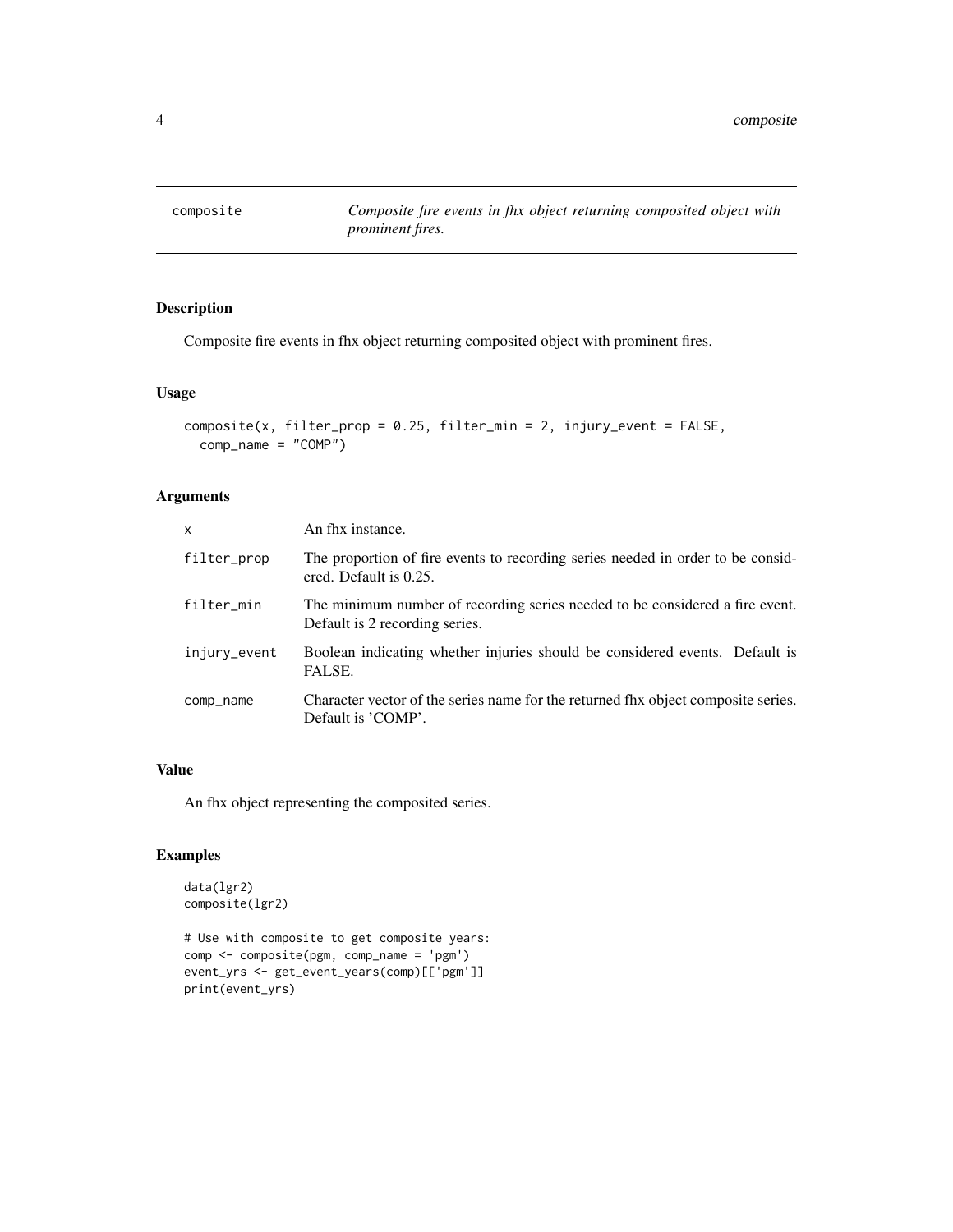<span id="page-4-0"></span>

Number of fire events in an fhx series.

### Usage

count\_fire(x)

# Arguments

x An fhx object.

### Value

The number of fire events observed in the series.

count\_injury *Number of injury events in an fhx series.*

# Description

Number of injury events in an fhx series.

### Usage

count\_injury(x)

### Arguments

x An fhx object.

### Value

The number of injury events observed in the series.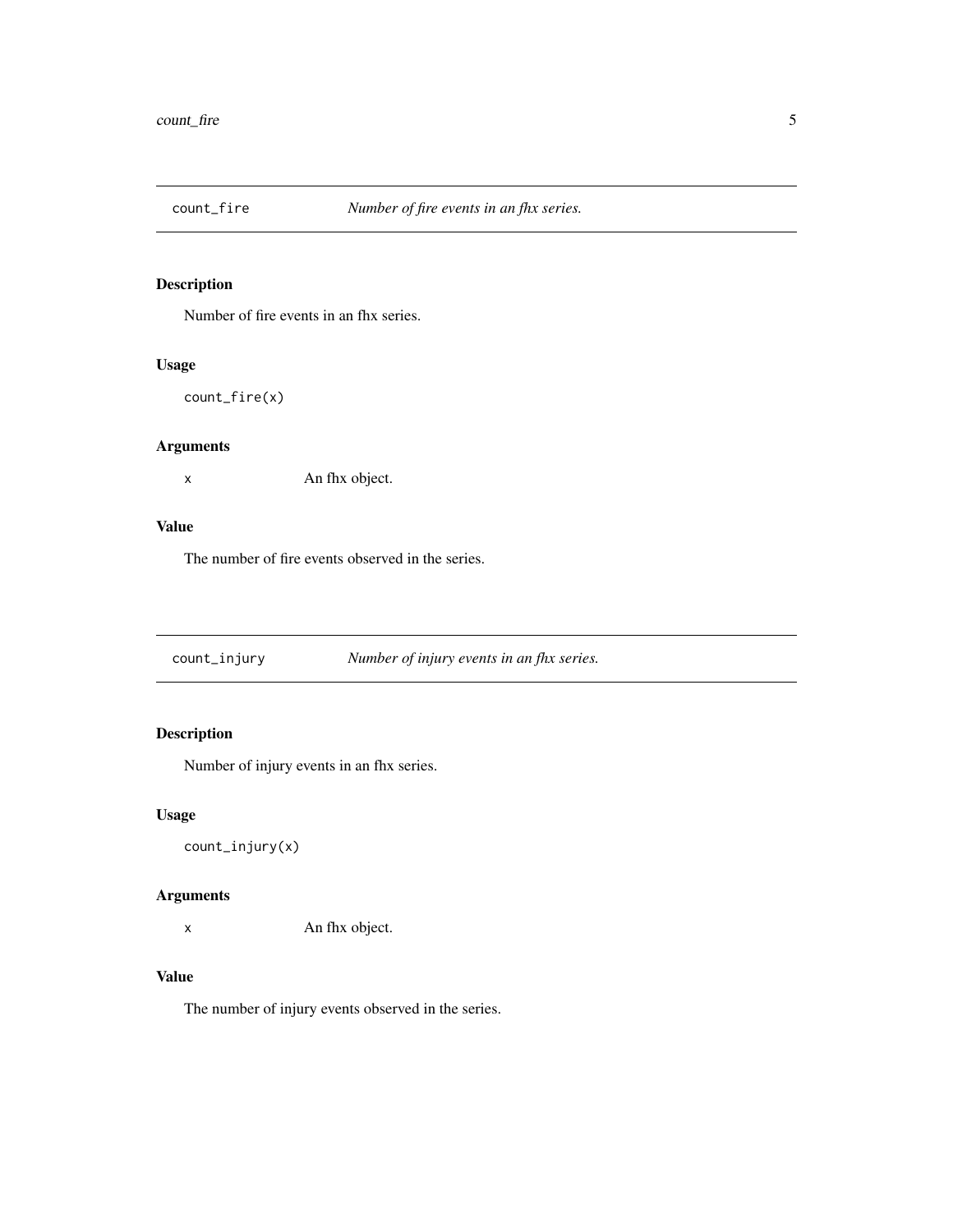<span id="page-5-0"></span>

Number of recording years in an fhx series.

### Usage

```
count_recording(x, injury_event = FALSE)
```
# Arguments

|              | An fhx object.                                                  |
|--------------|-----------------------------------------------------------------|
| injury_event | Boolean indicating whether injuries should be considered event. |

# Value

The number of recording events observed in the series.

count\_year\_span *Number of years of an fhx series.*

# Description

Number of years of an fhx series.

### Usage

```
count_year_span(x)
```
### Arguments

x An fhx object.

# Value

The difference between the first and last observations in the series. 'NA' will be returned if 'NA' is in 'x\$year'.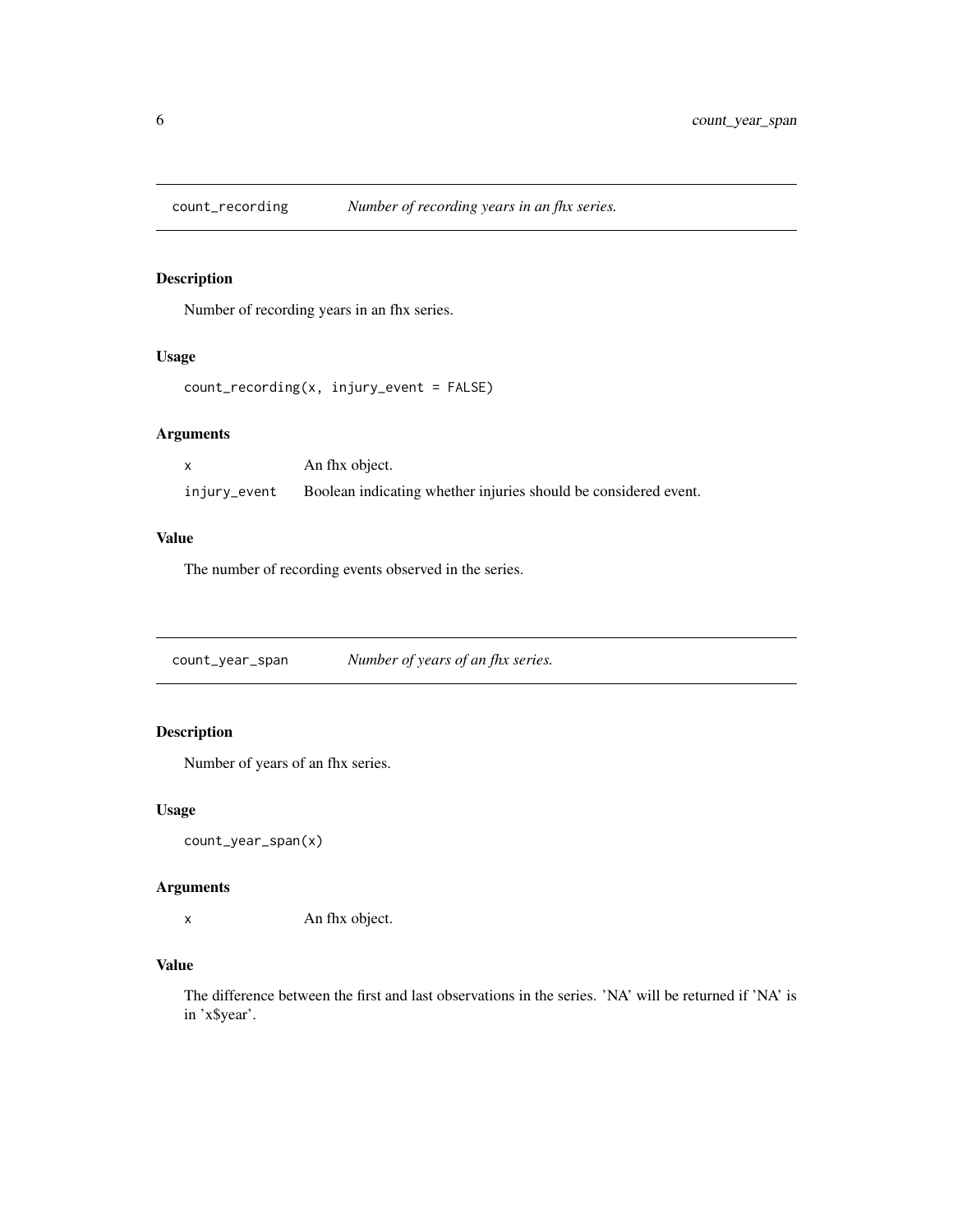<span id="page-6-0"></span>

Remove series or years from an fhx object.

#### Usage

delete(x, s, yr)

### Arguments

| $\mathsf{x}$ | An fhx object.                              |
|--------------|---------------------------------------------|
| - S          | Character vector of series to erase from x. |
| vr           | Integer vector of years to erase from x.    |

# Details

You can combine s and yr to specify years within select series to remove.

#### Value

An fhx object with observations erased.

### Examples

data(lgr2) plot(delete(lgr2, s = 'LGR46')) plot(delete(lgr2, yr = 1300:1550))

# fhx *Constructor for S3 fhx class.*

### Description

Constructor for S3 fhx class.

### Usage

```
fhx(year, series, rec_type, metalist = list())
```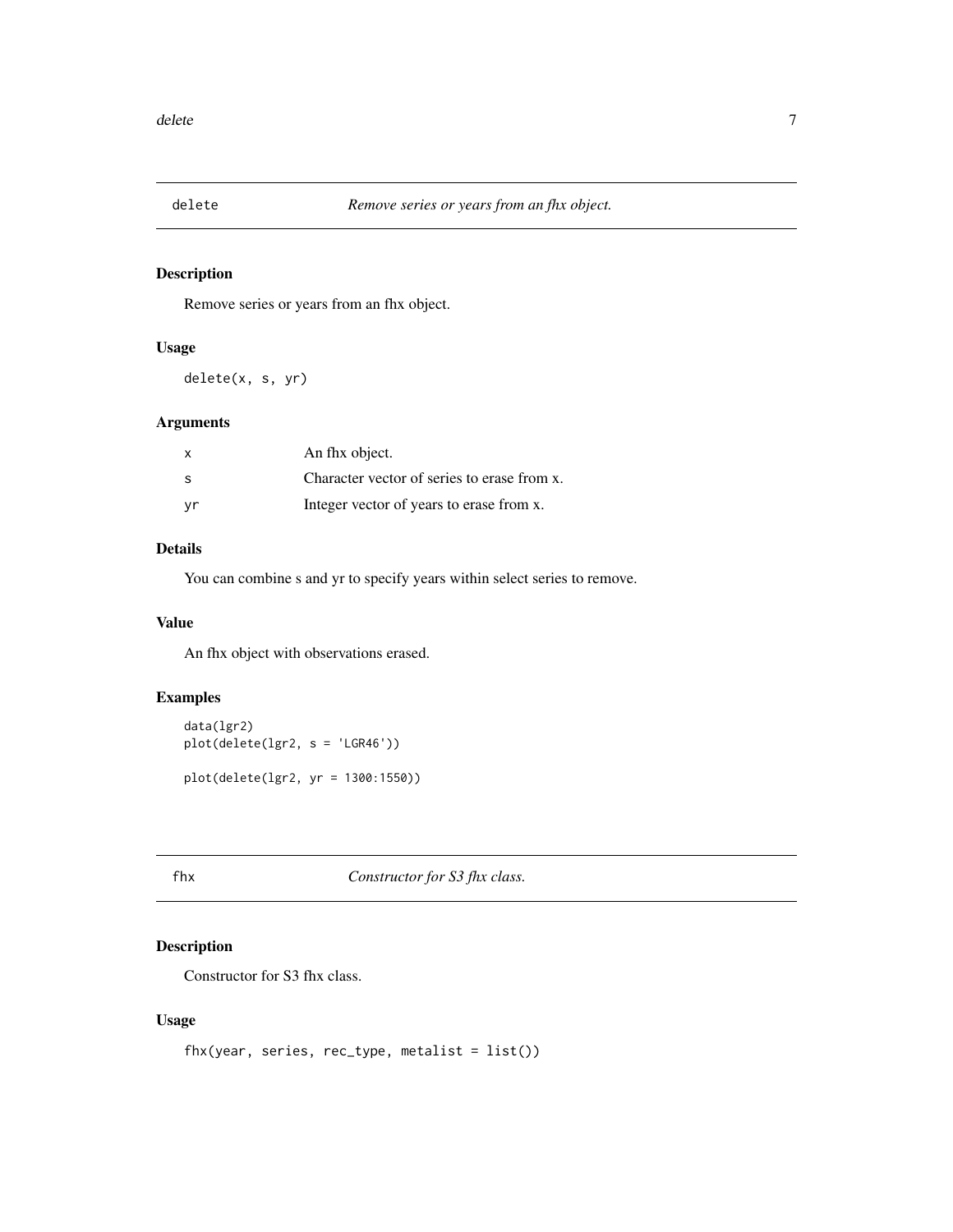# <span id="page-7-0"></span>Arguments

| year     | A numeric vector of observation years for each series and rec_type argument. |
|----------|------------------------------------------------------------------------------|
| series   | A factor of series names for each year and rec_type argument.                |
| rec_type | A factor of ring types for each element in year and series.                  |
| metalist | An option list of arbitrary metadata to be included in the fix instance.     |

# Value

An fhx instance.

| find_recording |  |  | Subset 'rings' data.frame to years that are considered recording. |  |  |  |  |
|----------------|--|--|-------------------------------------------------------------------|--|--|--|--|
|----------------|--|--|-------------------------------------------------------------------|--|--|--|--|

# Description

Subset 'rings' data.frame to years that are considered recording.

### Usage

```
find_recording(x, injury_event)
```
# Arguments

|              | A an fhx object dataframe.                                      |
|--------------|-----------------------------------------------------------------|
| injury_event | Boolean indicating whether injuries should be considered event. |

# Value

A dataframe with a column of each year which is 'recording'.

```
require(plyr)
data(lgr2)
ddply(lgr2$rings, 'series', burnr:::find_recording, injury_event = TRUE)
```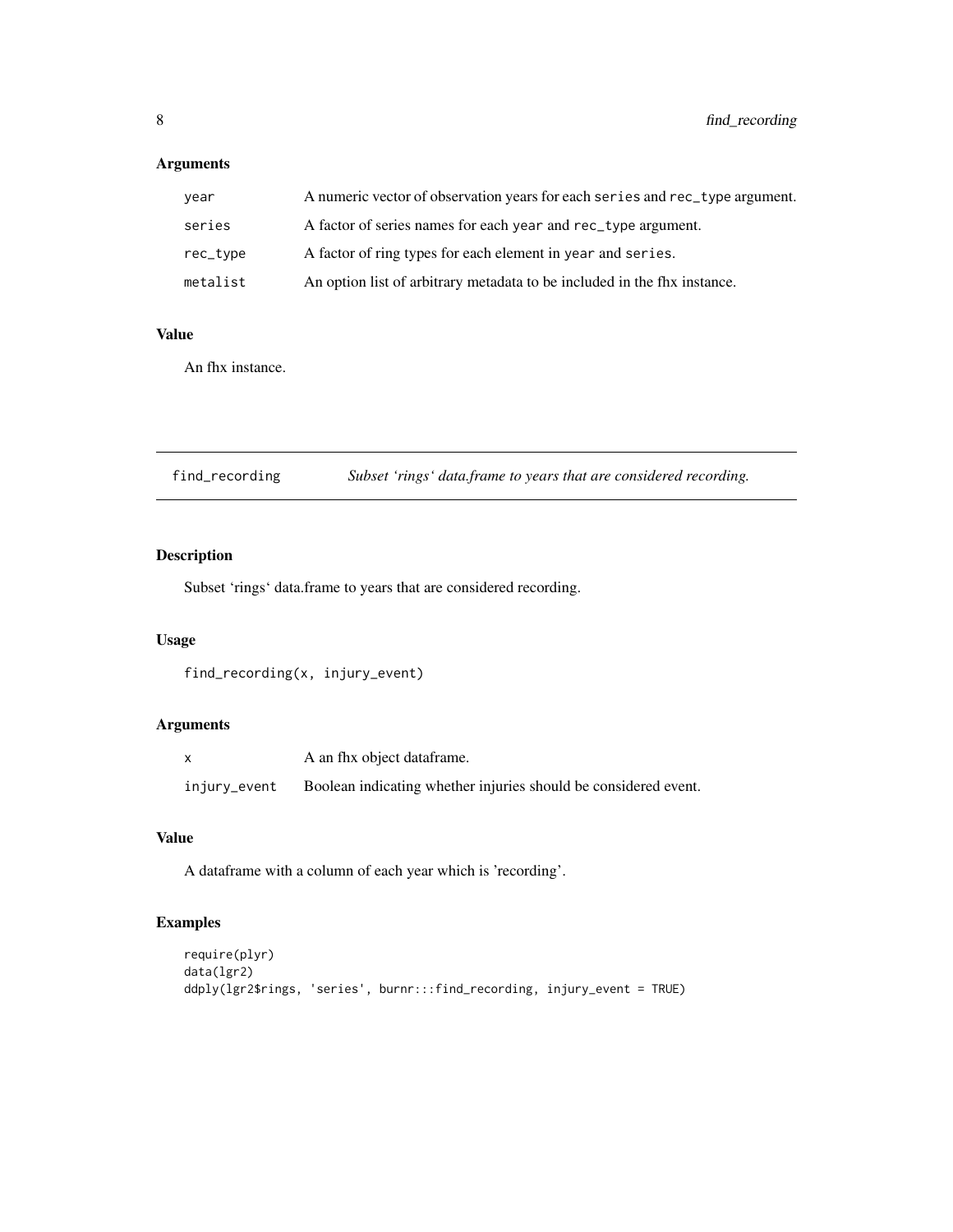<span id="page-8-0"></span>

First (earliest) year of an fhx series.

### Usage

first\_year(x)

### Arguments

x An fhx object.

# Value

The minimum or first year of series in 'x'.

get\_event\_years *Get years with events for an fhx object.*

### Description

Get years with events for an fhx object.

#### Usage

```
get_event_years(x, scar_event = TRUE, injury_event = FALSE,
  custom_grep_str = NULL)
```
# Arguments

| An fhx object.<br>x                                                                                           |  |
|---------------------------------------------------------------------------------------------------------------|--|
| Boolean indicating whether years with scar events should be returned. Default<br>scar_event<br>is TRUE.       |  |
| Boolean indicating weather years with injury events should be returned. Default<br>injury_event<br>is FALSE.  |  |
| custom_grep_str                                                                                               |  |
| Character string to pass a custom grep search pattern to search rec type column<br>for. Undefined by default. |  |

#### Value

A list. Elements of the list are integer vectors giving the years with events for each fhx series. Each element's name reflects the series name.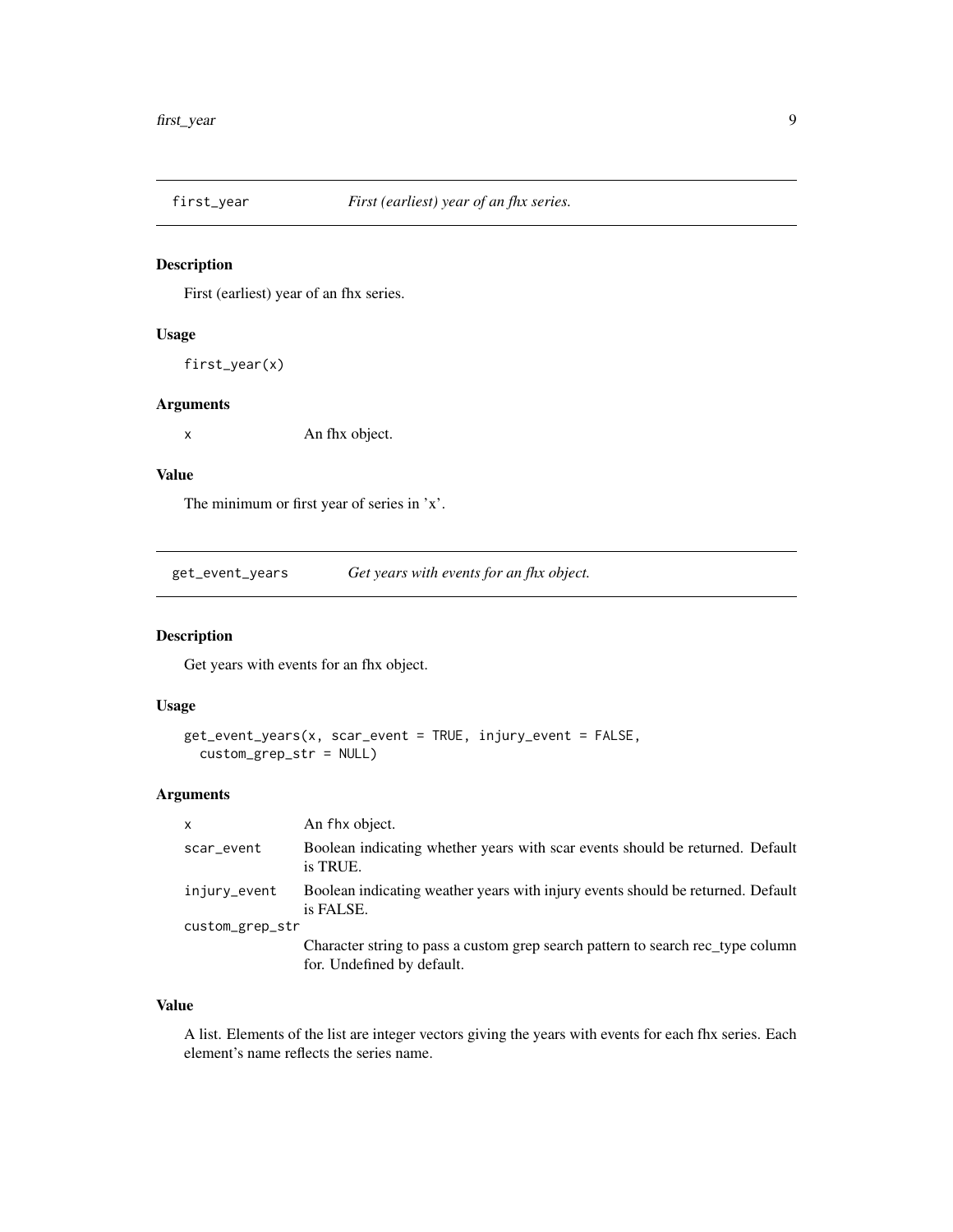# Examples

```
data(pgm)
get_event_years(pgm, scar_event = TRUE, injury_event = TRUE)
# Passing a custom string to grep. This one identified recorder years:
get_event_years(pgm, custom_grep_str = 'recorder_')
# Use with composite to get composite years:
comp <- composite(pgm, comp_name = 'pgm')
event_yrs <- get_event_years(comp)[['pgm']]
print(event_yrs)
```
get\_ggplot *Create a ggplot2 object for plotting.*

### Description

This function is depreciated. Please use 'plot\_demograph()'.

### Usage

get\_ggplot(...)

#### Arguments

... Arguments passed on to plot\_demograph.

get\_series *Extract fhx observations for given series.*

### Description

Extract fhx observations for given series.

# Usage

get\_series(x, s)

#### Arguments

| An fhx object.                                              |
|-------------------------------------------------------------|
| Character vector of series you would like extracted from x. |

### Value

A dataframe with extracted observations.

<span id="page-9-0"></span>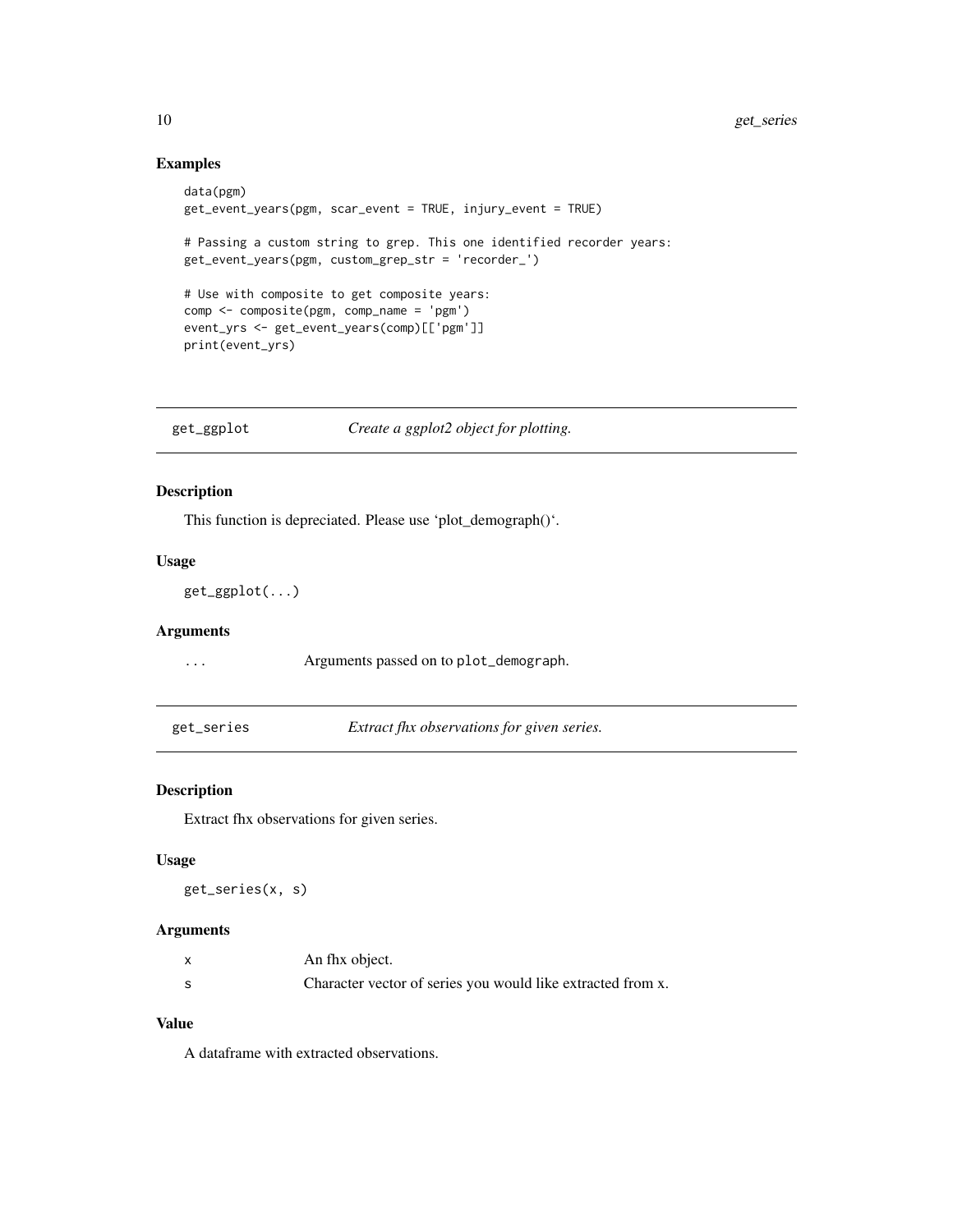#### <span id="page-10-0"></span>get\_year 11

### Examples

```
data(lgr2)
get_series(lgr2, 'LGR46')
get_series(lgr2, c('LGR41', 'LGR46'))
```
get\_year *Extract fhx observations for given years.*

### Description

Extract fhx observations for given years.

### Usage

get\_year(x, yr)

### Arguments

|    | An fhx object.                                             |
|----|------------------------------------------------------------|
| yr | Integer vector of year(s) you would like extracted from x. |

### Value

A dataframe with extracted observations.

### Examples

```
data(lgr2)
get_year(lgr2, 1806)
get_year(lgr2, 1805:1807)
```
inner\_type *Type of observation in the first (earliest) year of an fhx series.*

### Description

Type of observation in the first (earliest) year of an fhx series.

### Usage

inner\_type(x)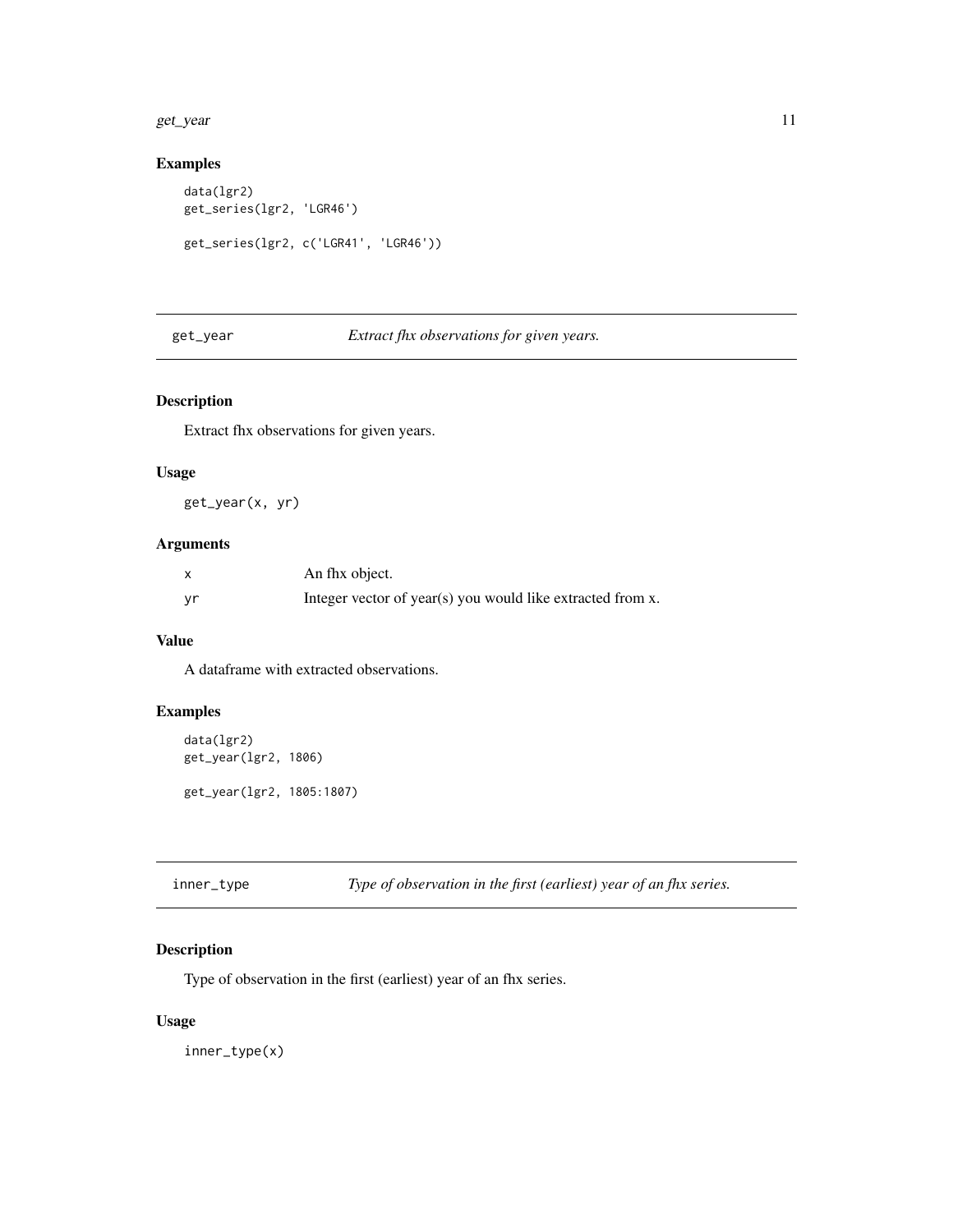### <span id="page-11-0"></span>Arguments

x An fhx object.

# Value

The a factor giving the type of observation in the first observation of the series.

| Check if object is fhx.<br>is.fhx |
|-----------------------------------|
|-----------------------------------|

# Description

Check if object is fhx.

# Usage

is.fhx(x)

# Arguments

x Any R object.

### Value

Boolean indicating whether 'x' is an fhx object.

### Examples

data(lgr2) is.fhx(lgr2)

last\_year *Last (most recent) year of an fhx series.*

# Description

Last (most recent) year of an fhx series.

# Usage

last\_year(x)

### Arguments

x An fhx object.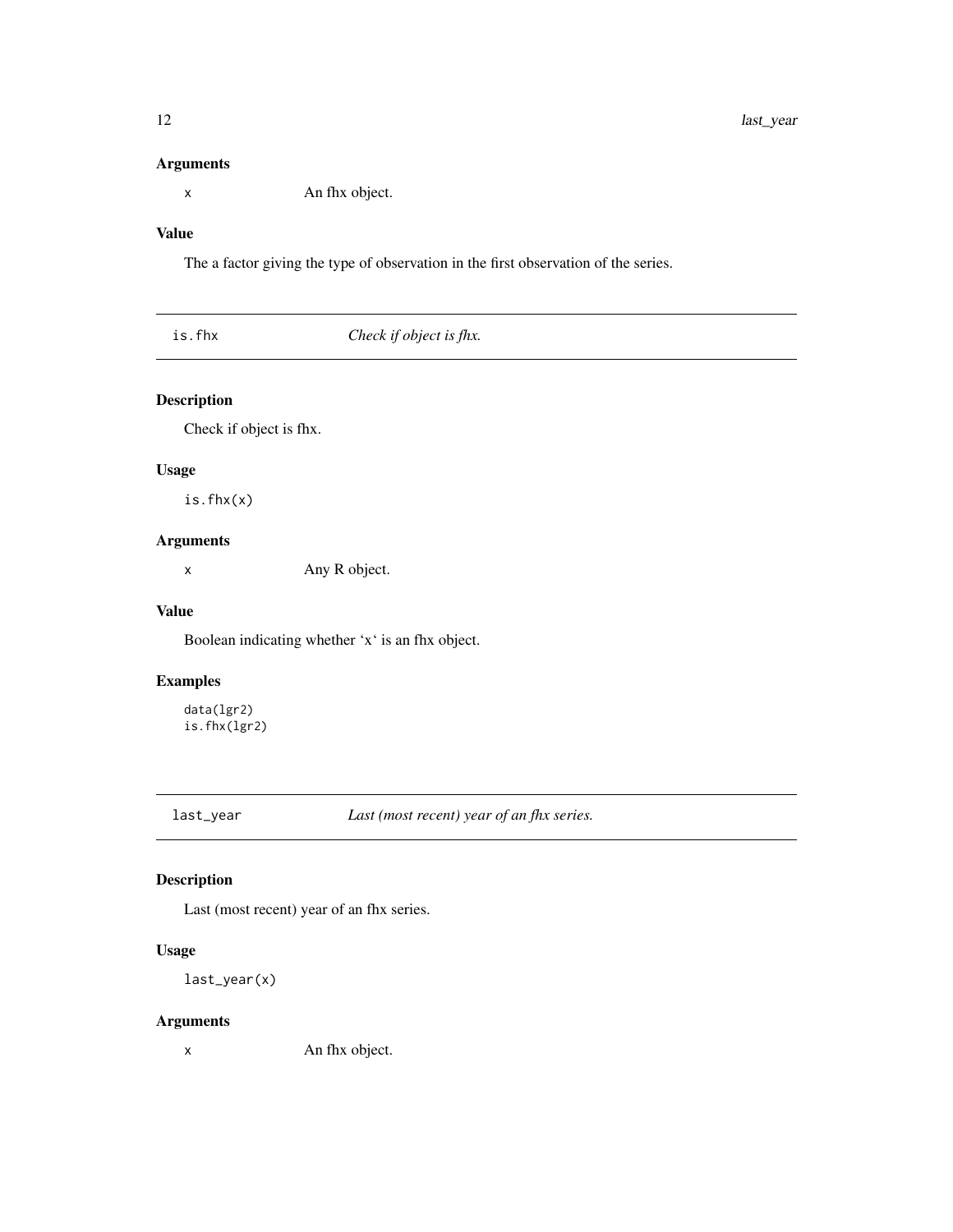#### <span id="page-12-0"></span> $\lg$ r2 13

# Value

The maximum or last year of series in 'x'. 'NA' will be returned if 'NA' is in x\$year.

lgr2 *Los Griegos Peak plot2 fire-history data*

### Description

An fhx object with fire-history data from Los Griegos Peak, New Mexico.

# Usage

lgr2

# Format

An fhx object with 26 series from 1366 to 2012 CE. Each series is a string with 5 characters.

| Metadata for the Los Griegos Peak fire-history dataset<br>lgr2_meta |  |
|---------------------------------------------------------------------|--|
|---------------------------------------------------------------------|--|

# Description

A dataset with species information for the Los Griegos Peak plot2 fire-history dataset ('lgr2').

# Usage

lgr2\_meta

# Format

A data frame with 26 rows and 2 variables:

- TreeID: name of tree series
- SpeciesID: abbreviated tree species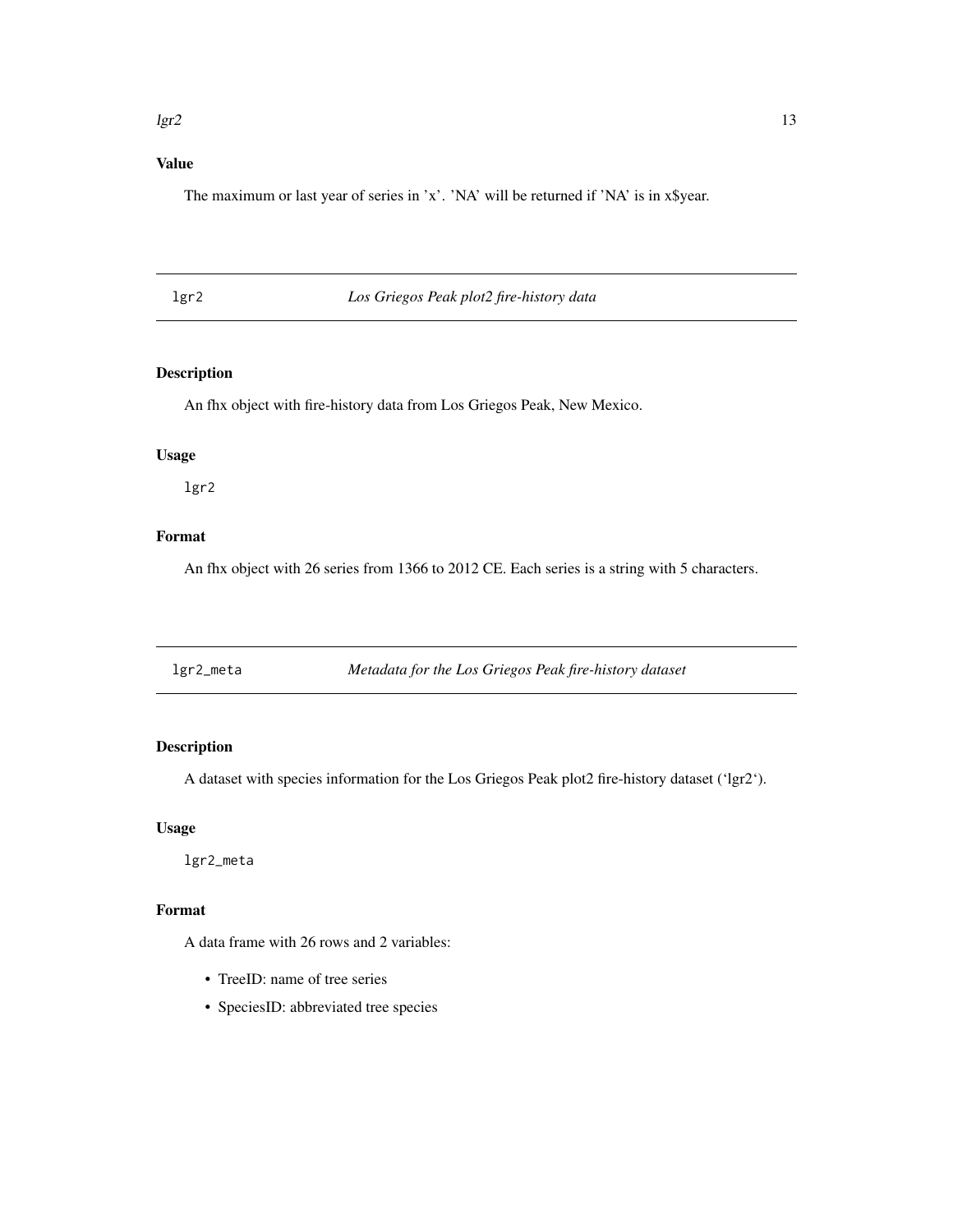<span id="page-13-0"></span>

Calculate mean fire interval of an fhx series.

### Usage

```
mean_interval(x, injury_event = FALSE)
```
# Arguments

|              | An fhx object.                                                  |
|--------------|-----------------------------------------------------------------|
| injury_event | Boolean indicating whether injuries should be considered event. |

# Value

The mean fire interval observed in the series.

| outer_type | Type of observation in the last (most recent) year of an fhx series. |  |
|------------|----------------------------------------------------------------------|--|
|------------|----------------------------------------------------------------------|--|

# Description

Type of observation in the last (most recent) year of an fhx series.

### Usage

```
outer_type(x)
```
### Arguments

x An fhx object.

### Value

The a factor giving the type of observation in the last observation of the series.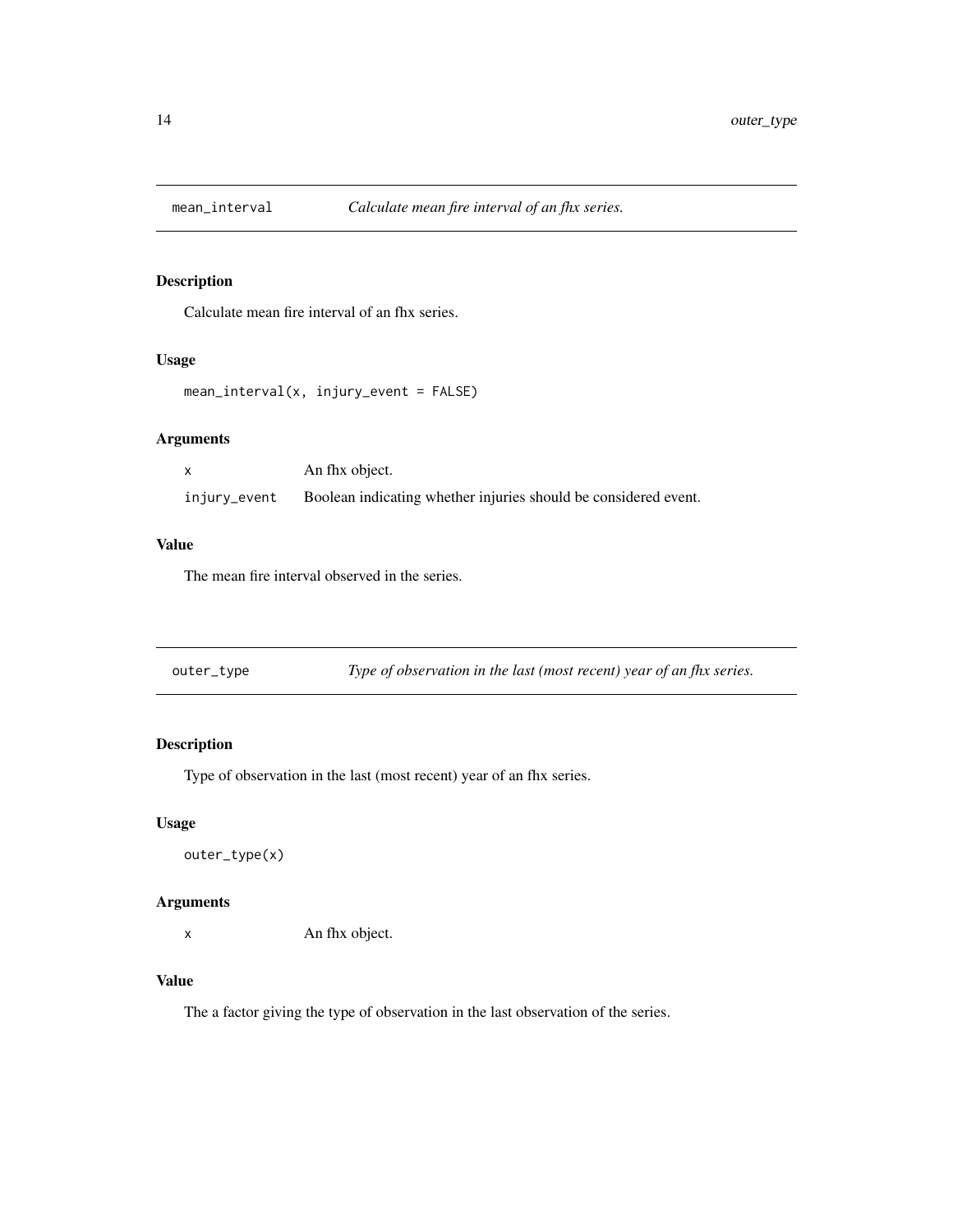An fhx object with fire-history data from Peggy Mesa. See dataset 'pgm\_meta' for metadata. Data from Guiterman, Christopher H., Ellis Q. Margolis, and Thomas W. Swetnam. 2015. "Dendroecological Methods For Reconstructing High-Severity Fire In Pine-Oak Forests." Tree-Ring Research 71 (2): 67-77. doi:10.3959/1536-1098-71.2.67.

#### Usage

pgm

#### Format

An fhx object with 41 series from 1555 to 2013 CE. Each series is a string with 5 characters.

pgm\_meta *Metadata for the Peggy Mesa fire-history dataset*

#### Description

A dataset with species and location information for the Peggy Mesa fire-history dataset ('pgm'). Data from Guiterman, Christopher H., Ellis Q. Margolis, and Thomas W. Swetnam. 2015. "Dendroecological Methods For Reconstructing High-Severity Fire In Pine-Oak Forests." Tree-Ring Research 71 (2): 67-77. doi:10.3959/1536-1098-71.2.67.

#### Usage

pgm\_meta

### Format

A data frame with 41 rows and 5 variables:

- TreeID: name of tree series
- SpeciesID: abbreviated tree species
- Latitude: latitude of tree in decimal degrees
- Longitude: longitude of tree in decimal degrees
- Elevation: tree elevation in meters

<span id="page-14-0"></span>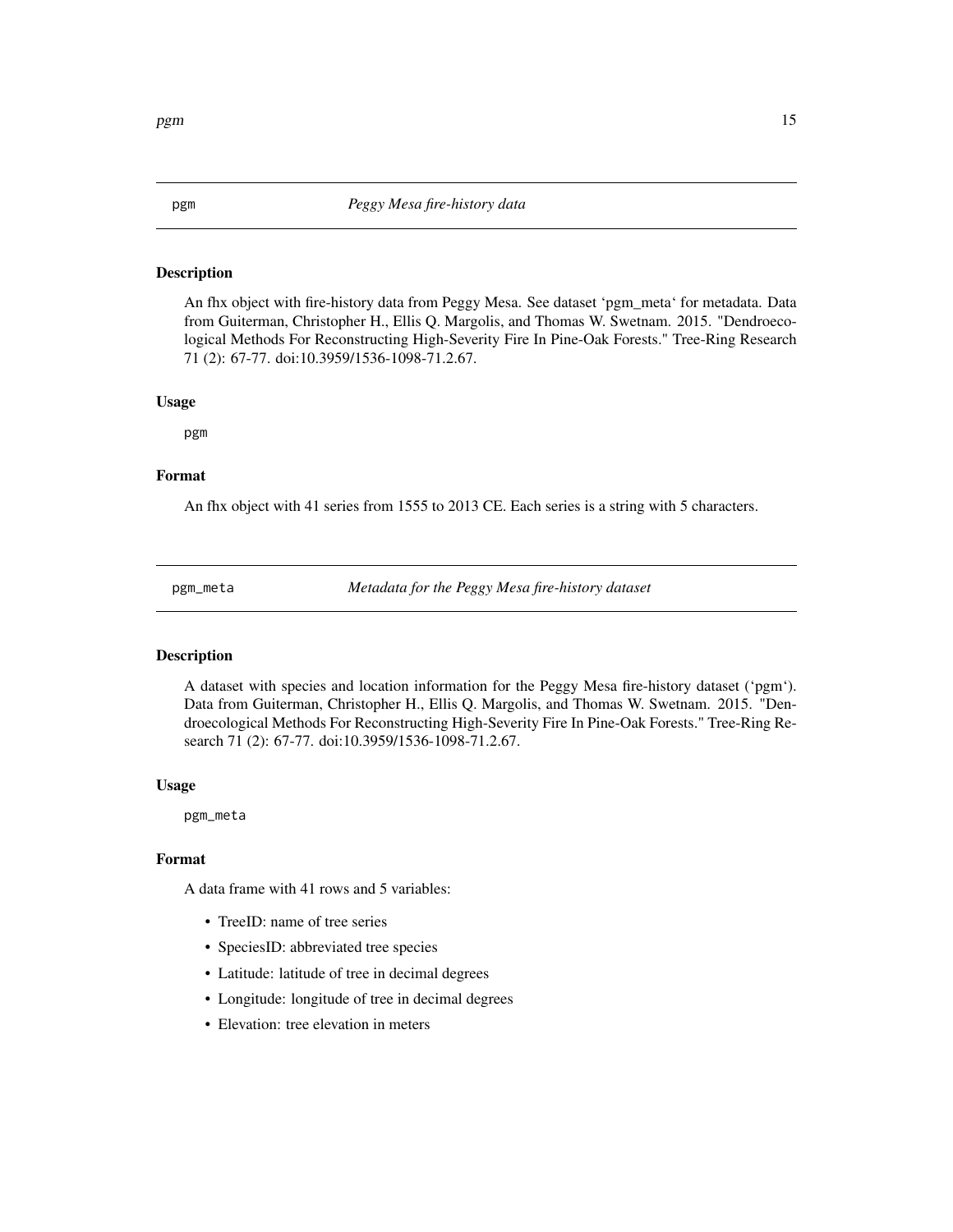<span id="page-15-0"></span>

Plot an fhx object.

#### Usage

## S3 method for class 'fhx'  $plot(...)$ 

### Arguments

... Arguments passed on to plot\_demograph.

```
data(lgr2)
plot(lgr2)
plot(lgr2, ylabels = FALSE, plot_legend = TRUE)
data(lgr2_meta)
# With color showing species.
plot(lgr2,
    color_group = lgr2_meta$SpeciesID,
    color_id = lgr2_meta$TreeID,
     plot_legend = TRUE)
# With facets for each species.
plot(lgr2,
     facet_group = lgr2_meta$SpeciesID,
    facet_id = lgr2_meta$TreeID,
    plot_legend = TRUE)
# Append annotation onto a ggplot object.
require(ggplot2)
p <- plot_demograph(lgr2,
                color_group = lgr2_meta$SpeciesID,
                color_id = lgr2_meta$TreeID)
# Add transparent box as annotation to plot.
p + annotate('rect',
             xmin = 1750, xmax = 1805,
             ymin = 3.5, ymax = 13.5, alpha = 0.2
```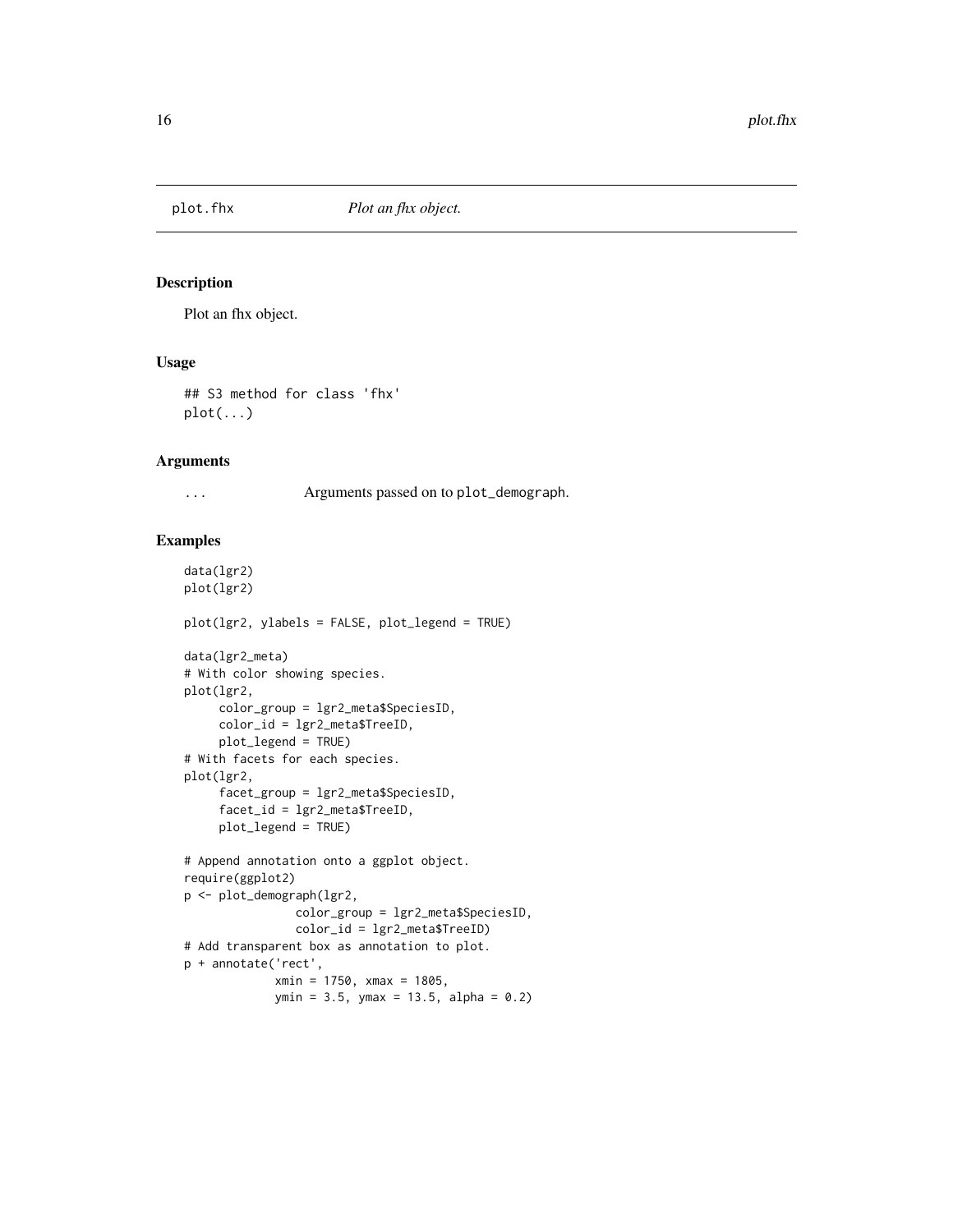<span id="page-16-0"></span>

Create an ggplot2 object for plotting fhx demographics.

# Usage

```
plot_demograph(x, color_group, color_id, facet_group, facet_id,
  facet_type = "grid", ylabels = TRUE, yearlims = FALSE,
  composite_rug = FALSE, filter_prop = 0.25, filter_min = 2,
 injury_event = FALSE, plot_legend = FALSE, event_size = c(Scar = 4,
  Injury = 2, \Phiith/Bark' = 1.5), rugbuffer_size = 2, rugdivide_pos = 2)
```
### Arguments

| X             | An fhx instance.                                                                                                                                                                                                                                                                                                                                                                                                                                         |
|---------------|----------------------------------------------------------------------------------------------------------------------------------------------------------------------------------------------------------------------------------------------------------------------------------------------------------------------------------------------------------------------------------------------------------------------------------------------------------|
| color_group   | Option to plot series with colors. This is a character vector or factor which<br>corresponds to the series names given in color_id. Both color_group and<br>color_id need to be specified. Default plot gives no color.                                                                                                                                                                                                                                  |
| color id      | Option to plot series with colors. A character vector of series names correspond-<br>ing to groups given in color_group. Every unique value in x series.names needs<br>to have a corresponding color_group value. Both color_group and color_id<br>need to be specified. Default plot gives no species colors.                                                                                                                                           |
| facet_group   | Option to plot series with faceted by a factor. A vector of factors or char-<br>acter vector which corresponds to the series names given in facet_id. Both<br>facet_group and facet_id need to be specified. Default plot is not faceted.                                                                                                                                                                                                                |
| facet_id      | Option to plot series with faceted by a factor. A vector of series names corre-<br>sponding to species names given in facet_group. Every unique values in x se-<br>ries.names needs to have a corresponding facet_group value. Both facet_group<br>and facet_id need to be specified. Default plot is not faceted. Note that com-<br>posite_rug and facet_group, facet_id cannot be used in the same plot. You must<br>choose facets or a composite rug. |
| facet_type    | Type of ggplot2 facet to use, if faceting. Must be either "grid" or "wrap".<br>Default is "grid". Note that composite_rug and facet_group, facet_id cannot be<br>used in the same plot. You must choose facets or a composite rug.                                                                                                                                                                                                                       |
| ylabels       | Optional boolean to remove y-axis (series name) labels and tick marks. Default<br>is TRUE.                                                                                                                                                                                                                                                                                                                                                               |
| yearlims      | Option to limit the plot to a range of years. This is a vector with two integers.<br>The first integer gives the lower year for the range while the second integer gives<br>the upper year. The default is to plot the full range of data given by x.                                                                                                                                                                                                    |
| composite_rug | A boolean option to plot a rug on the bottom of the plot. Default is FALSE. Note<br>that composite_rug and facet_group, facet_id cannot be used in the same plot.<br>You must choose facets or a composite rug.                                                                                                                                                                                                                                          |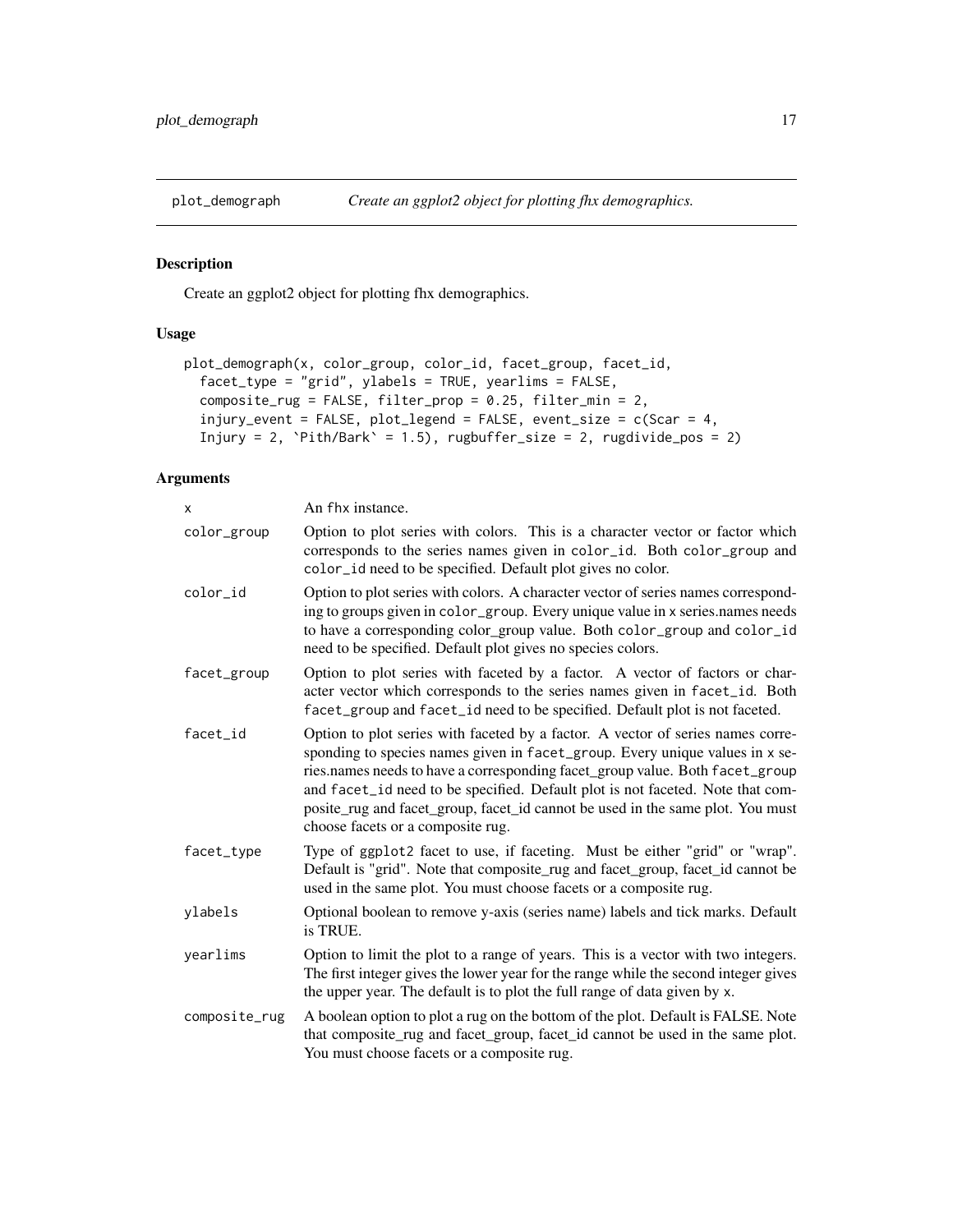| filter_prop    | An optional argument if the user chooses to include a composite rug in their<br>plot. This is passed to composite. See this function for details.                   |
|----------------|---------------------------------------------------------------------------------------------------------------------------------------------------------------------|
| filter_min     | An optional argument if the user chooses to include a composite rug in their<br>plot. This is passed to composite. See this function for details.                   |
| injury_event   | Boolean indicating whether injuries should be considered recorders. This is<br>passed to composite. See this function for details.                                  |
| plot_legend    | A boolean option allowing the user to choose whether a legend is included in<br>the plot or not. Default is FALSE.                                                  |
| event_size     | An optional numeric vector that adjusts the size of fire event symbols on the<br>plot. Default is $c("Scar" = 4, "Injury" = 2, "Pith/Bark" = 1.5)$ .                |
| rugbuffer_size | An optional integer. If the user plots a rug, this controls the amount of buffer<br>whitespace along the y-axis between the rug and the main plot. Must be $>= 2$ . |
| rugdivide_pos  | Optional integer if plotting a rug. Adjust the placement of the rug divider along<br>the y-axis. Default is 2.                                                      |

### Value

A ggplot object for plotting or manipulation.

```
data(lgr2)
plot(lgr2)
plot(lgr2, ylabels = FALSE, plot_legend = TRUE)
data(lgr2_meta)
# With color showing species.
plot(lgr2,
     color_group = lgr2_meta$SpeciesID,
     color_id = lgr2_meta$TreeID,
     plot_legend = TRUE)
# With facets for each species.
plot(lgr2,
     facet_group = lgr2_meta$SpeciesID,
     facet_id = lgr2_meta$TreeID,
     plot_legend = TRUE)
# Append annotation onto a ggplot object.
require(ggplot2)
p <- plot_demograph(lgr2,
                color_group = lgr2_meta$SpeciesID,
                color_id = lgr2_meta$TreeID)
# Add transparent box as annotation to plot.
p + annotate('rect',
             xmin = 1750, xmax = 1805,
             ymin = 3.5, ymax = 13.5, alpha = 0.2
```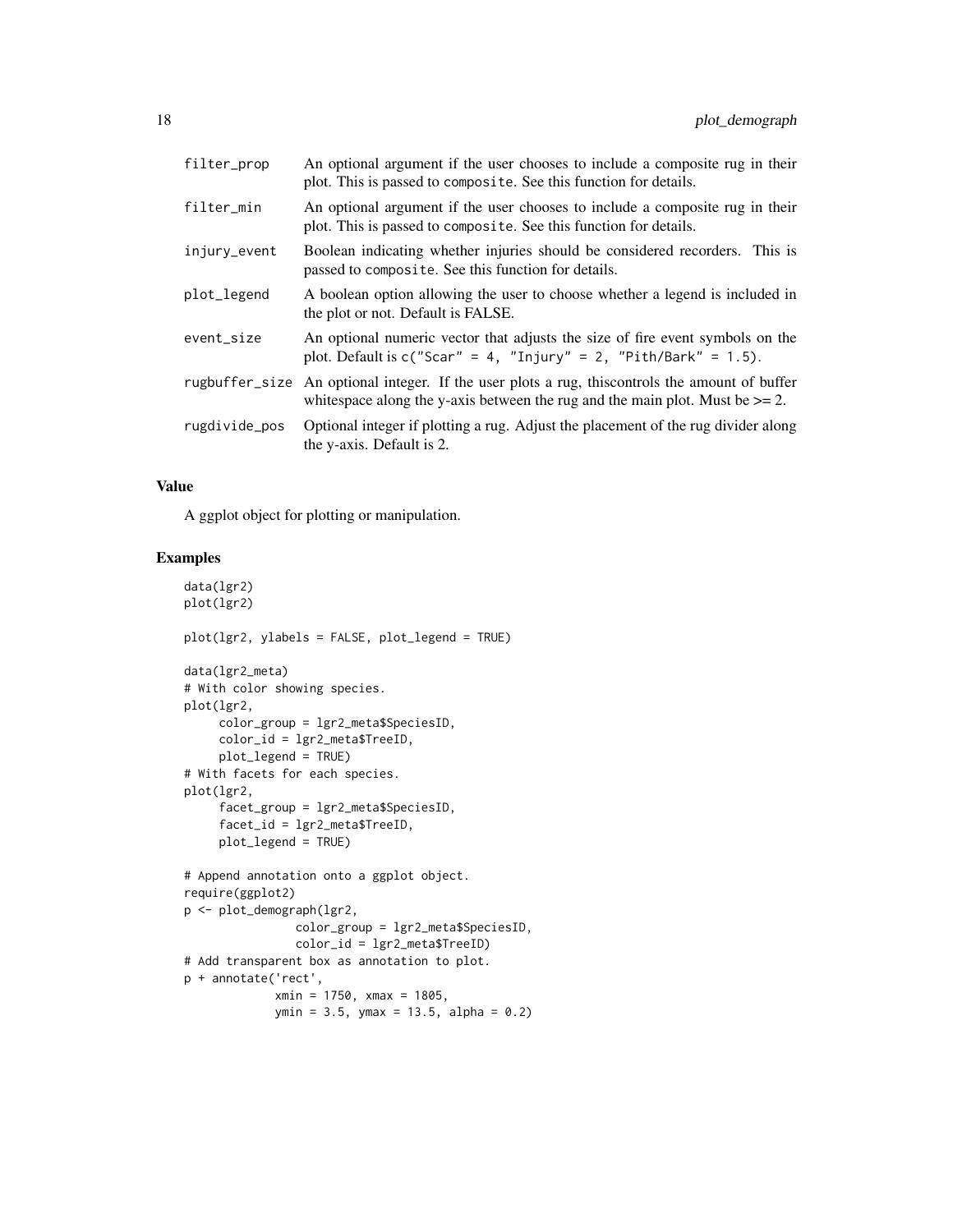<span id="page-18-0"></span>

Read FHX2 file and return an fhx object.

### Usage

read\_fhx(fname, encoding = getOption("encoding"))

# Arguments

| fname    | Name of target FHX file. Needs to be in format version 2.                    |
|----------|------------------------------------------------------------------------------|
| encoding | Encoding to use when reading the FHX file. The default is to use the system. |

### Value

An fhx object.

### Examples

```
## Not run:
d <- read_fhx('afile.fhx')
```
## End(Not run)

run\_sea *Perform superposed epoch analysis.*

### Description

Perform superposed epoch analysis.

### Usage

```
run_sea(x, key, years_before = 6, years_after = 4,
 time_span = c("key_period"), n_iter = 1000)
```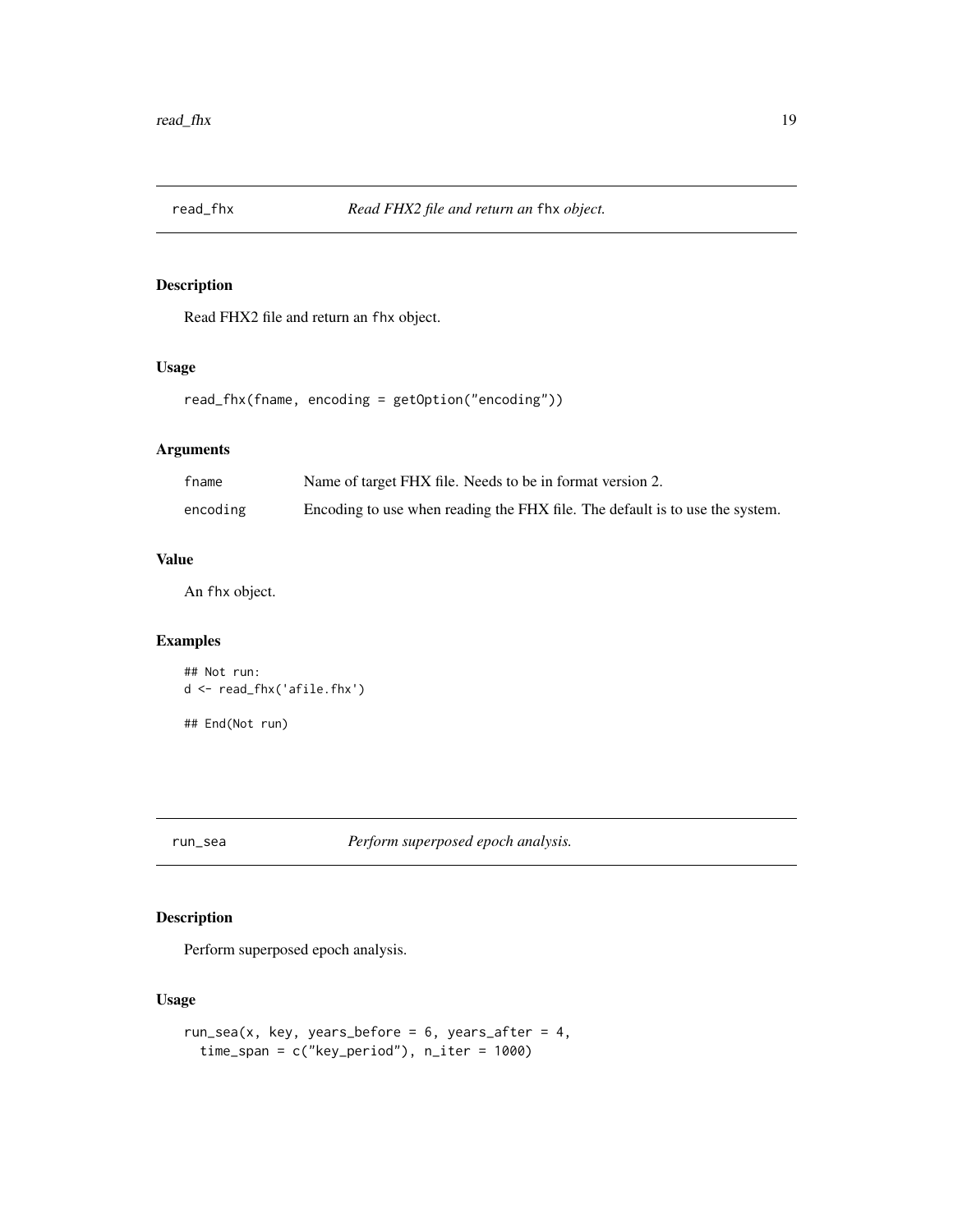#### Arguments

| X            | A data frame climate reconstruction or tree-ring series with row names as years.                                                                                                |
|--------------|---------------------------------------------------------------------------------------------------------------------------------------------------------------------------------|
| key          | A vector of event years for superposed epoch, such as fire years, or an fix object<br>with a single series as produced by composite                                             |
| years_before | The number of lag years prior to the event year                                                                                                                                 |
| years_after  | The number of lag years following the event year                                                                                                                                |
| time_span    | The length of the x time series to use. Defaults to "key_period" which constrains<br>the time series to the time period of key events; "all" will use the entire time<br>series |
| $n$ _iter    | The number of iterations for bootstrap resampling                                                                                                                               |

#### Details

Superposed epoch analysis (SEA) helps to evaluate fire-climate relationships in studies of tree-ring fire history. It works by compositing the values of an anual timeseries or climate reconstruction for the fire years provided (key) and both positive and negative lag years. Bootstrap resampling of the timeseries is performed to evaluate the statistical significance of each year's mean value. Users interpret the departure of the actual event year means from the simulated event year means.

The significance of lag-year departures from the average climate condition was first noted by Baisan and Swetnam (1990) and used in an organized SEA by Swetnam (1993). Since then, the procedure has been commonly applied in fire history studies. The FORTRAN program EVENT.exe was written by Richard Holmes and Thomas Swetnam (Holmes and Swetnam 1994) to perform SEA for fire history specifically. EVENT was incorporated in the FHX2 software by Henri Grissino-Mayer.

run\_sea was designed to replicate EVENT as closely as possible. We have tried to stay true to their implementation of SEA, although multiple versions of the analysis exist in the climate literature and for fire history (e.g., FHAES implements a diferent procedure). The outcome of EVENT and run\_sea should only differ slightly in the values of the simulated events and the departures, because random draws are used. The event year and lag significance levels should match, at least in the general pattern.

We note that our implementation of run\_sea borrows from the  $dp1R::$ : sea function in how it performs the bootstrap procedure, but differs in the kind of output provided for the user.

#### Value

A list of three data frames, following the output of EVENT. (1) the actual events table, (2) the simulated events table, and (3) departures of actual from simulated

#### References

Baisan and Swetnam 1990, Fire history on desert mountain range: Rincon Mountain Wilderness, Arizona, U.S.A. Canadian Journal of Forest Research 20:1559-1569.

Bunn 2008, A dendrochronology program library in R (dplR), Dendrochronologia 26:115-124

Holmes and Swetnam 1994, EVENT program desription

Swetnam 1993, Fire history and climate change in giant sequoia groves, Science 262:885-889.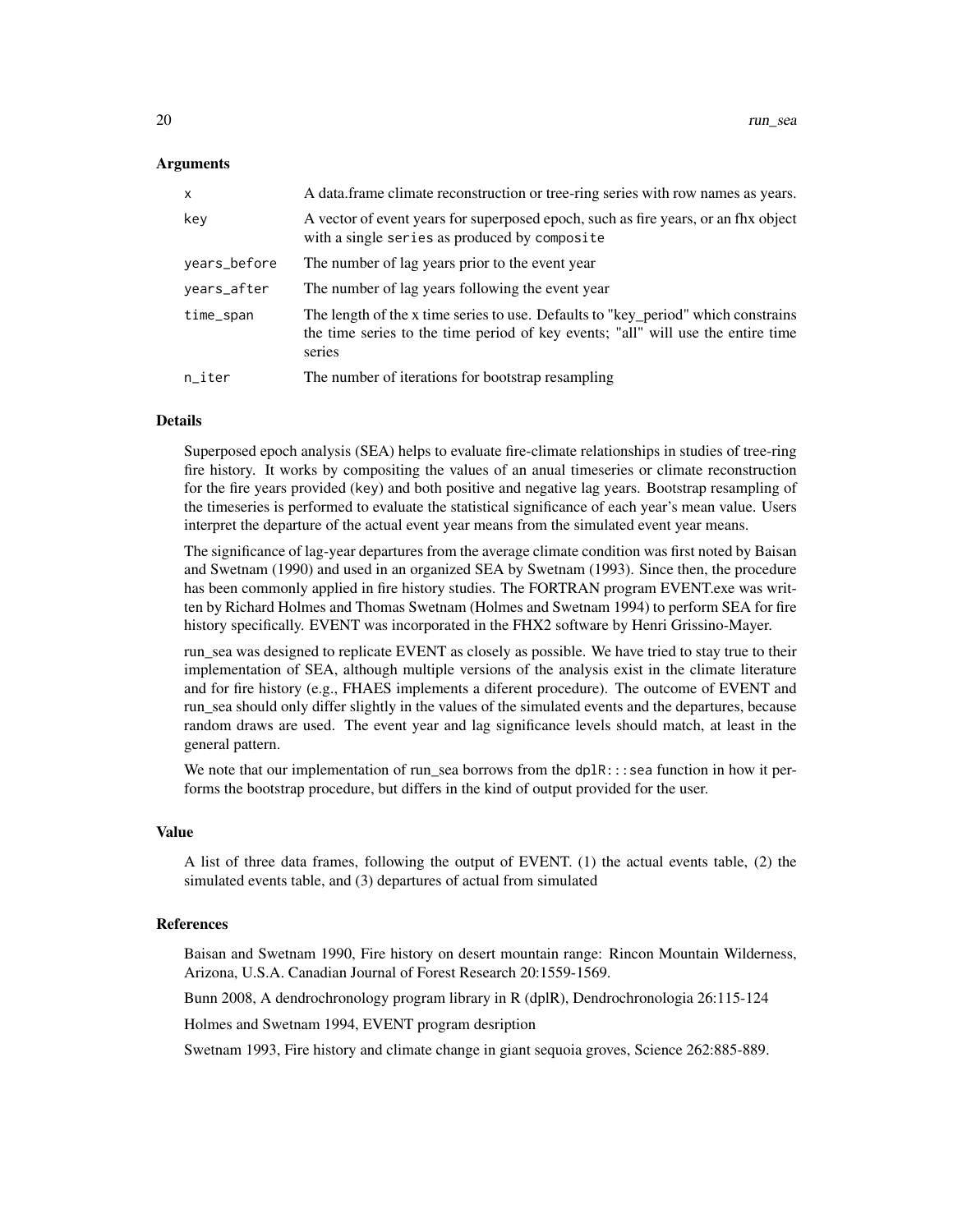### <span id="page-20-0"></span>sample\_depth 21

#### Examples

```
## Not run:
# Read in the Cook and Krusic (2004; The North American Drought Atlas) reconstruction
# of Palmer Drought Severity Index (PDSI) for the Jemez Mountains area (gridpoint 133).
target_url <- paste0('http://iridl.ldeo.columbia.edu',
                     '/SOURCES/.LDEO/.TRL/.NADA2004'
                     '/pdsiatlashtml/pdsiwebdata/1050w_350n_133.txt')
pdsi <- read.table(target_url, header = TRUE, row.names = 1)
pdsi <- subset(pdsi, select = "RECON")
# Run SEA on Peggy Mesa (pgm) data
data(pgm)
(pgm.comp <- composite(pgm))
(pgm.sea <- run_sea(pdsi, pgm.comp))
# Make a bargraph with confidence intervals
par(mar=c(2, 3, 1, 1), oma=c(3, 3, 1, 1))
bp <- barplot(pgm.sea[[3]]$mean_value,
              col=c(rep("grey75", 3),"grey45", "grey30",
                     "grey75", "grey30", rep("grey75", 4)),
              ylab = '', las=1, cex.axis=1.3, cex=1.3, ylim=c(-2, 2))
axis(1, at=bp, labels = -6:4, tick=FALSE, cex.axis=1.3)lines(bp, pgm.sea[[3]]$lower_95_perc, lwd=2, lty=2)
lines(bp, pgm.sea[[3]]$upper_95_perc, lwd=2, lty=2)
lines(bp, pgm.sea[[3]]$lower_99_perc, lwd=2, lty=3)
lines(bp, pgm.sea[[3]]$upper_99_perc, lwd=2, lty=3)
mtext(expression(bold('PDSI departure')), side=2, line=2.2, cex=1.5)
mtext(expression(bold('Lag year')), side=1, line=3.3, cex=1.5)
## End(Not run)
## Not run:
# For users who want to perform SEA very near to EVENT.exe and/or have reproducable draws from
# the bootstrap procedure, consider including the \code{set.seed} function prior to \code{run_sea}.
# Convention is to provide a long integer, such as a birthday (e.g. 3191982).
# In the EVENT.exe program, Richard Holmes used the number of days since 1 January 1935.
days <- as.numeric(Sys.Date() - as.Date("1jan1935", "%d%b%Y"))
set.seed(days)
## End(Not run)
```
sample\_depth *Calculate the sample depth of an fhx object*

# **Description**

Calculate the sample depth of an fhx object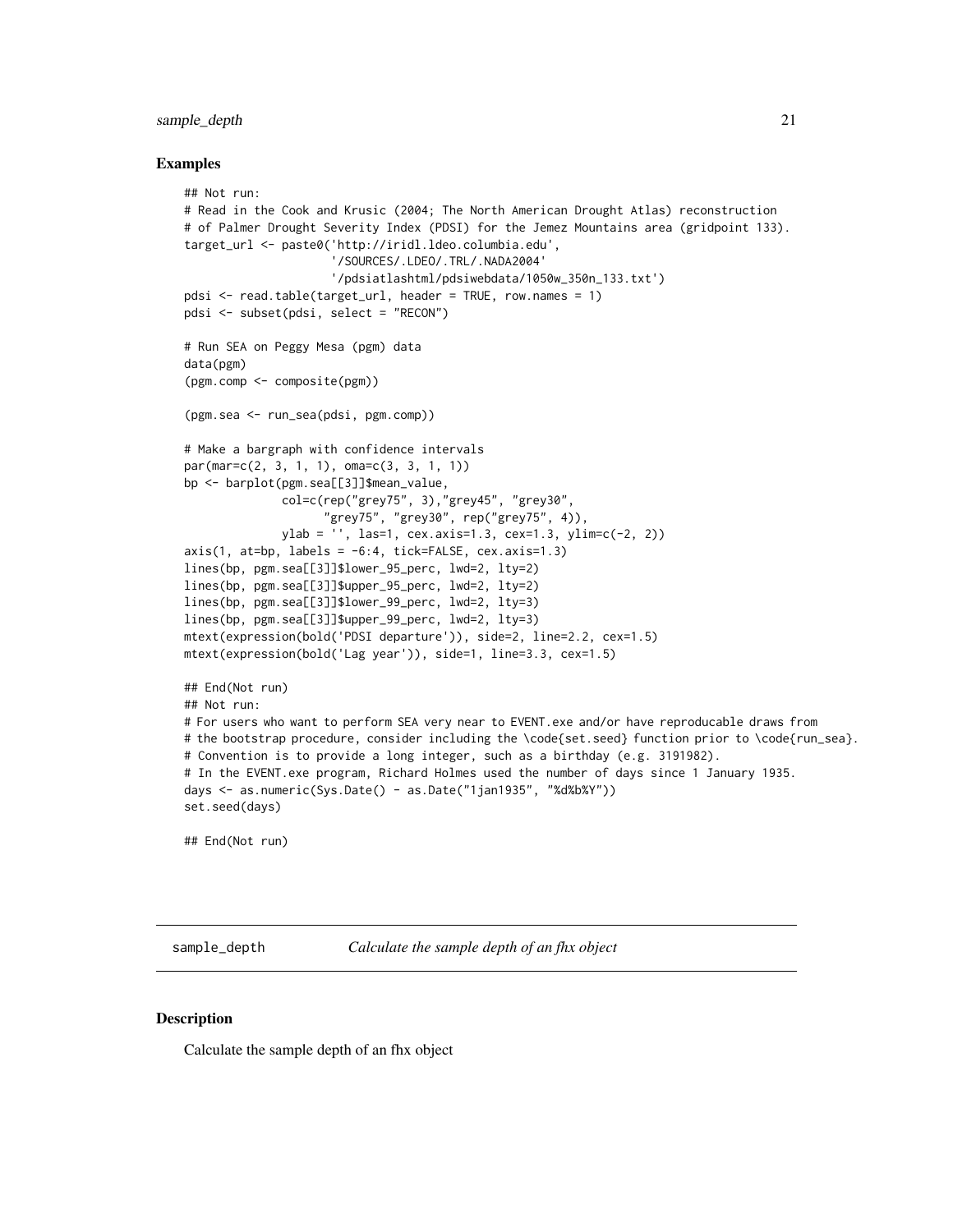# <span id="page-21-0"></span>Usage

sample\_depth(a)

### Arguments

a An fhx object.

### Value

A data.frame containing the years and number of trees

series\_names *Get* fhx *series names.*

# Description

Get fhx series names.

### Usage

```
series_names(x)
```
# Arguments

x An fhx object.

### Value

A character vector or NULL.

```
data(lgr2)
series_names(lgr2)
```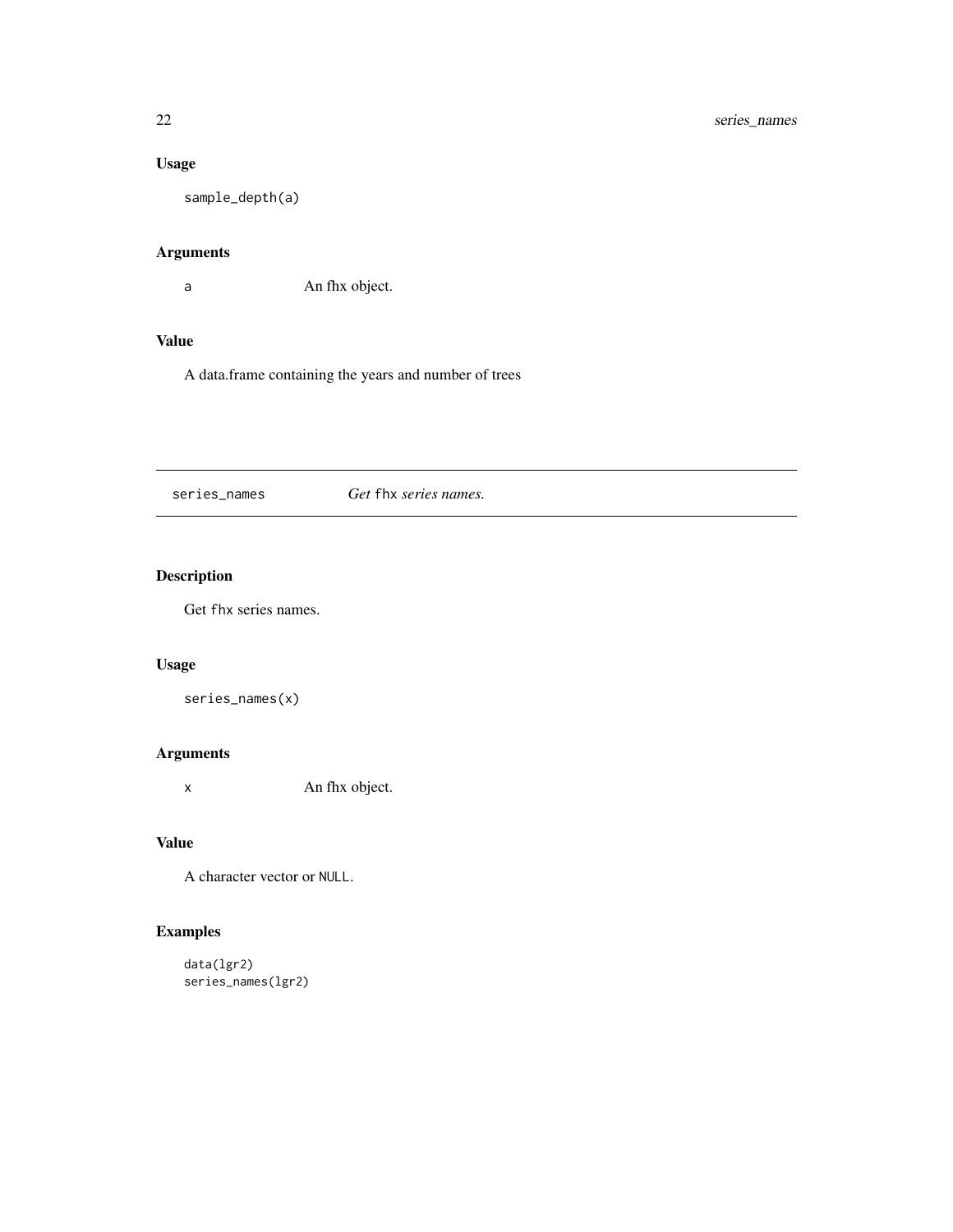<span id="page-22-0"></span>

Generate series-level descriptive statistics.

### Usage

```
series_stats(x, func_list = list(first = first_year, last = last_year, years =
  count_year_span, inner_type = inner_type, outer_type = outer_type,
  number_fires = count_fire, number_injuries = count_injury, recording_years =
  count_recording, mean_interval = mean_interval))
```
### Arguments

|           | An fhx object.                                                                                                                                                                |
|-----------|-------------------------------------------------------------------------------------------------------------------------------------------------------------------------------|
| func list | A list of named functions that will be run on each series in the fix object. The<br>list name for each function is the corresponding column name in the output<br>data.frame. |

### Value

A data.frame containing series-level statistics.

### Examples

```
data(lgr2)
series_stats(lgr2)
```

```
# You can create your own list of statistics to output. You can also create
# your own functions:
sstats <- series_stats(lgr2)
head(sstats)
```
sort.fhx *Sort the series names of fhx object by the earliest or latest year.*

### Description

Sort the series names of fhx object by the earliest or latest year.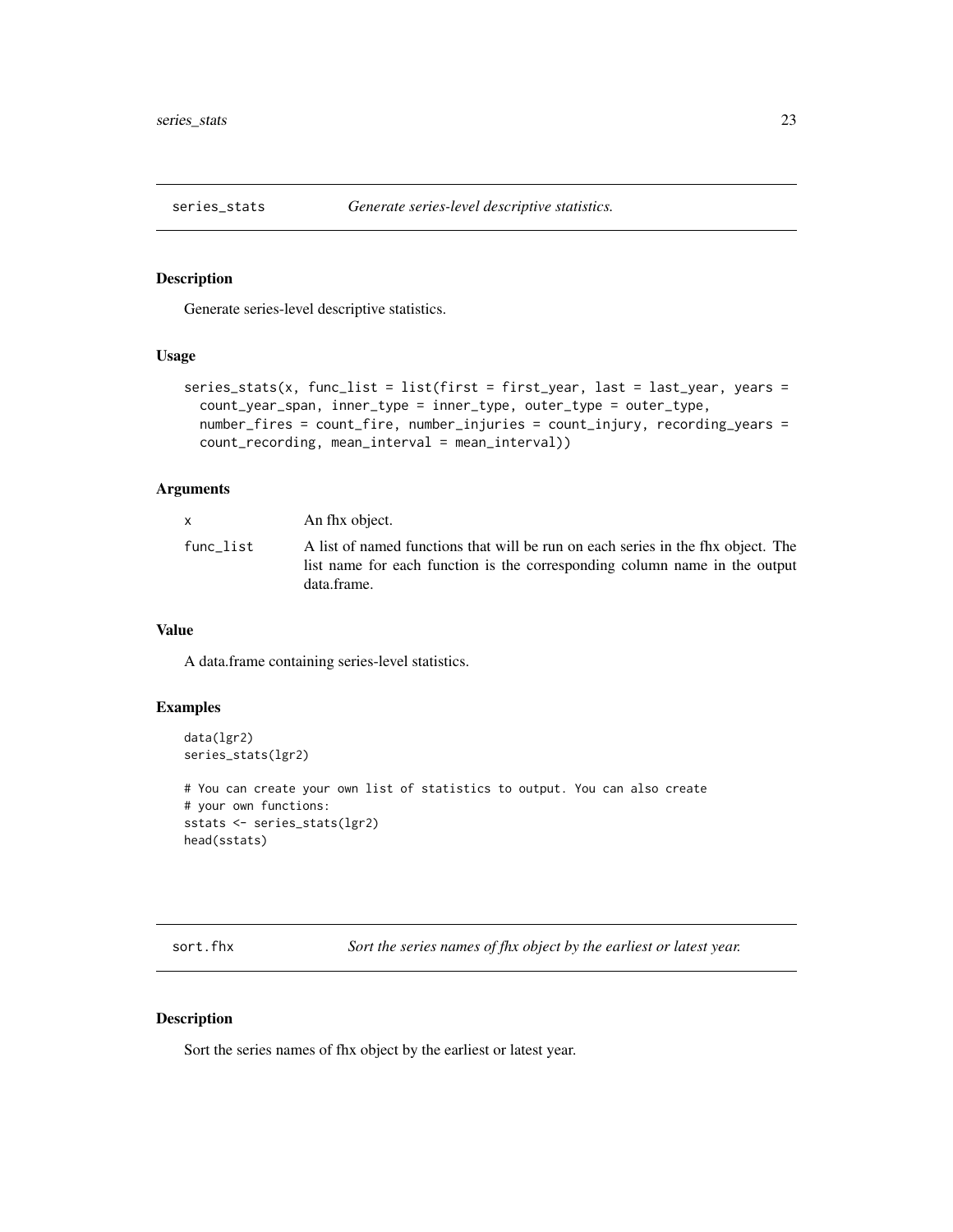### <span id="page-23-0"></span>Usage

```
## S3 method for class 'fhx'
sort(x, decreasing = FALSE, sort_by = c("first\_year","last_year"), ...)
```
### Arguments

| $\mathsf{X}$            | An fhx instance to be sorted.                                           |
|-------------------------|-------------------------------------------------------------------------|
| decreasing              | Logical. Decreasing sorting? Defaults to FALSE.                         |
| sort_by                 | Designate the inner or outer year for sorting. Defaults to "first_year" |
| $\cdot$ $\cdot$ $\cdot$ | Additional arguments that fall off the face of the universe.            |

# Value

A copy of x with reordered series.

### Examples

```
data(lgr2)
plot(sort(lgr2, decreasing = TRUE))
plot(sort(lgr2, sort_by = "last_year"))
```

```
write_fhx Write an fhx object to a new FHX2 file.
```
### Description

Write an fhx object to a new FHX2 file.

### Usage

write\_fhx(x, fname =  $"$ )

### Arguments

| $\boldsymbol{\mathsf{x}}$ | An fhx object.   |
|---------------------------|------------------|
| fname                     | Output filename. |

### Examples

```
## Not run:
data(lgr2)
write_fhx(lgr2, 'afile.fhx')
```
## End(Not run)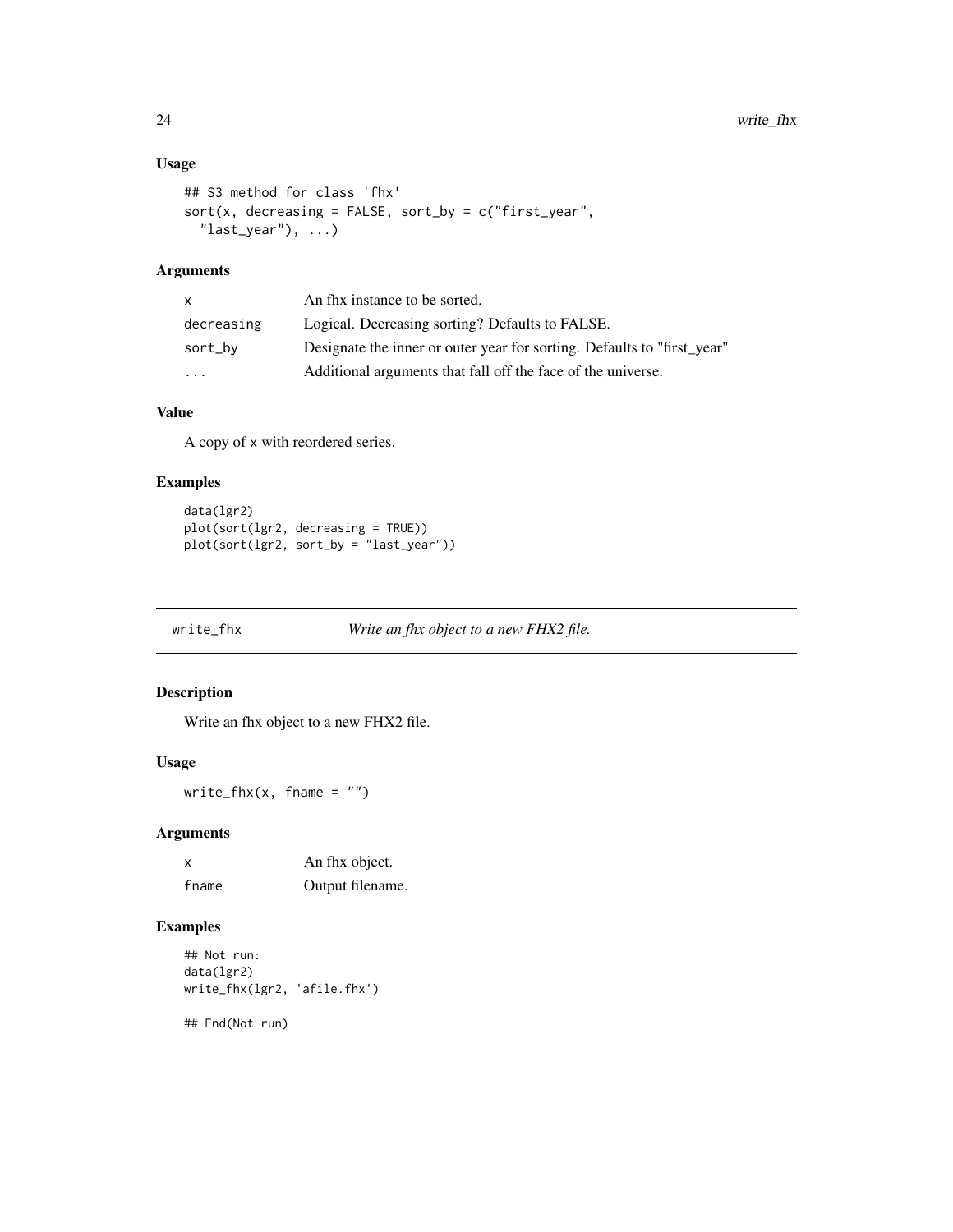<span id="page-24-0"></span>yearly\_recording *Count the number of recording series for each year in an fhx object.*

### Description

Count the number of recording series for each year in an fhx object.

# Usage

```
yearly_recording(x, injury_event = FALSE)
```
# Arguments

|              | An fhx object.                                                                       |  |
|--------------|--------------------------------------------------------------------------------------|--|
| injury_event | Boolean indicating whether injuries should be considered event. Default is<br>FALSE. |  |

# Value

A dataframe with a columns giving the year and corresponding number of recording events for that year.

```
data(lgr2)
yearly_recording(lgr2)
```